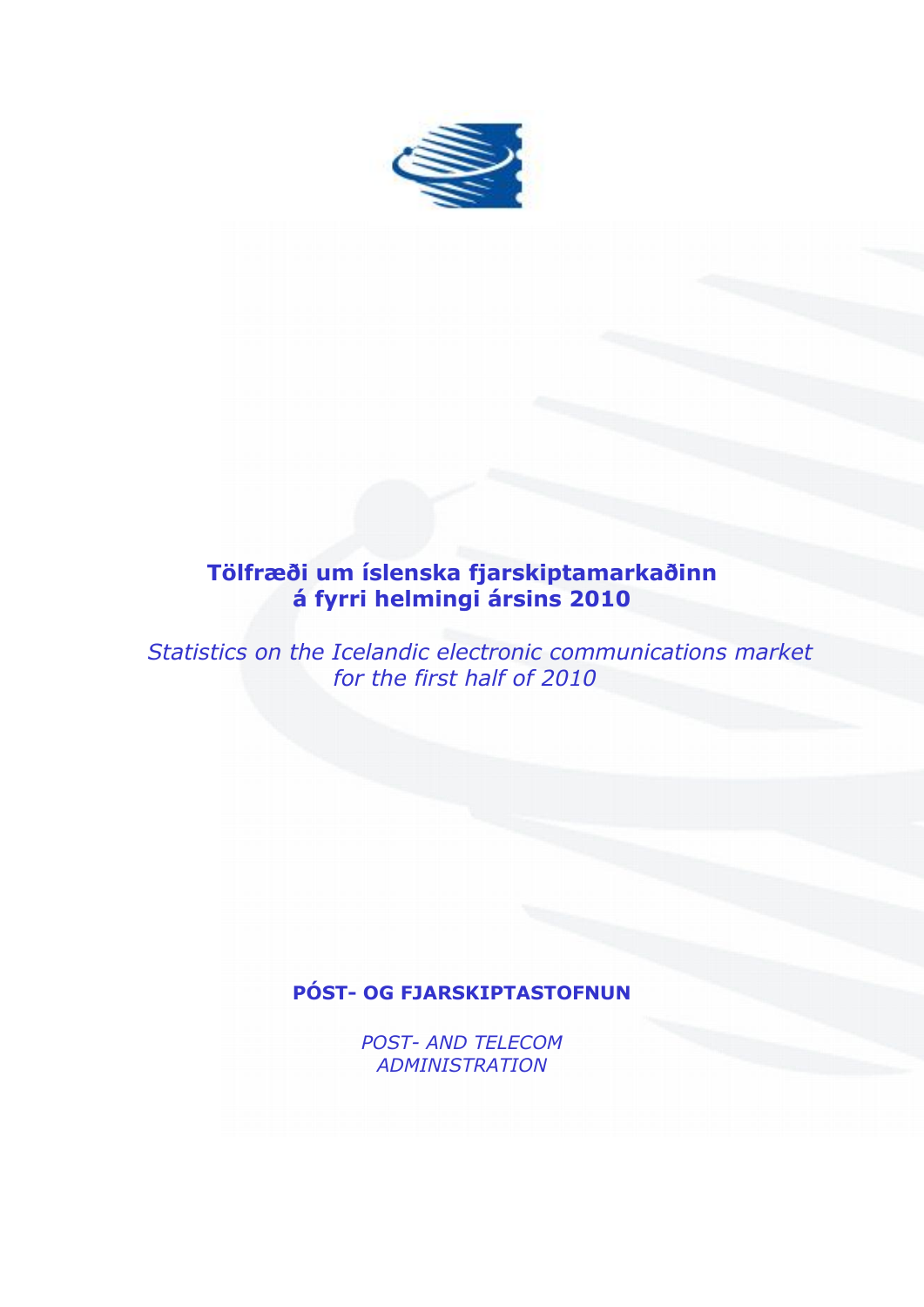# **Efnisyfirlit – Table of contents**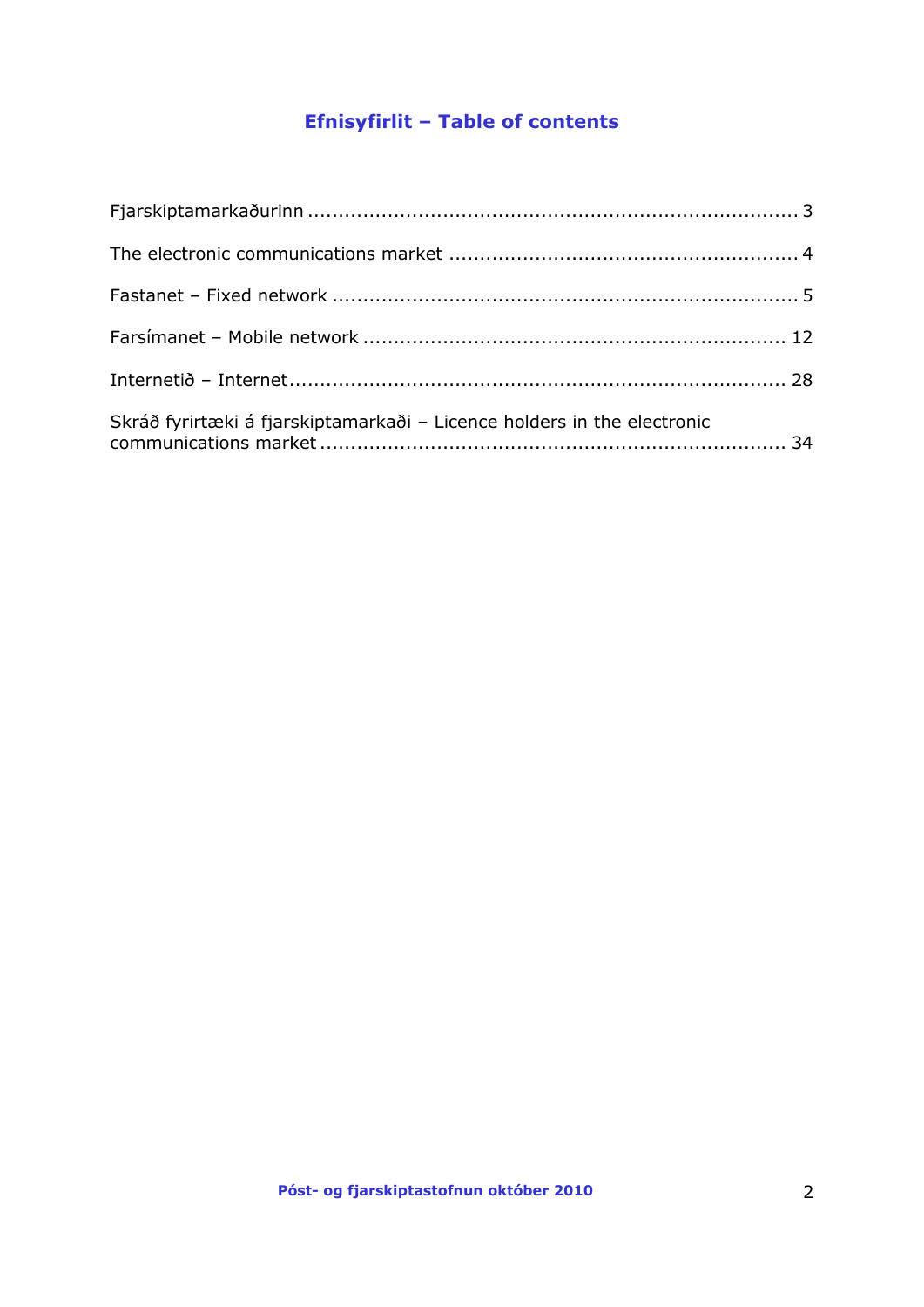## <span id="page-2-0"></span>**Fjarskiptamarkaðurinn**

Póst- og fjarskiptastofnun (PFS) gefur hér út sérstaka skýrslu um tölfræði á fjarskiptamarkaðnum. PFS safnar upplýsingum frá skráðum fjarskiptafyrirtækjum hér á landi og er þessi skýrsla unnin upp úr þeim. Í skýrslunni eru upplýsingar um helstu stærðir og fyrirtæki á fjarskiptamarkaði fyrir fyrri helming áranna 2008 til 2010. Markmiðið er að bæta upplýsingagjöf og auka gagnsæi á þessum markaði en aukin krafa hefur verið um það á undanförnu. Þessi skýrsla er í samræmi við þær skýrslur sem systurstofnanir PFS í nágrannalöndum okkar gefa út.

Miklar breytingar hafa orðið á fjarskiptamarkaðnum síðustu ár. Ný fyrirtæki hafa verið stofnuð, fyrirtæki hafa sameinast og nýjar vörur hafa komið á markaðinn. Allt hefur þetta áhrif til breytinga. Í skýrslunni eru til skoðunar fyrri helmingur þriggja síðustu ára, 2008 – 2010, og er henni skipt upp eftir fastanetinu, farsímanetinu, internetinu og veltu og fjárfestingu á fjarskiptamarkaði.

Helstu fyrirtæki á fjarskiptamarkaðnum eru Síminn hf., Og fjarskipti ehf. (Vodafone), Nova ehf., IP-fjarskipti ehf. (Tal) og Alterna Tel. ehf. Síminn er stærsta fjarskiptafyrirtækið og rekur það bæði talsímaþjónustu á fastaneti og farsímaþjónustu auk internetþjónustu og breiðbandssjónvarp. Á árinu 2007 var fjarskiptanet Símans skilið frá annarri starfsemi þess og stofnað sérstakt félag um rekstur þess, Míla ehf., en bæði félögin eru í eigu Skipta hf. Vodafone er næst stærst og rekur einnig talsímaþjónustu, farsímaþjónustu og internetþjónustu. Vodafone er í eigu Teymis hf. og varð til við sameiningu þriggja fyrirtækja sem áður störfuðu á fjarskiptamarkaðnum, þ.e. Íslandssími, Tal og Halló. Tal (áður Hive) er dótturfyrirtæki Teymis hf. og endurselur bæði talsímaþjónustu og farsímaþjónustu auk internetþjónustu Fyrirtækin Tal og SKO sameinuðust á árinu 2008. Nova hóf starfsemi í lok ársins 2007 og rekur farsímaþjónustu. Alterna Tel. ehf. hóf starfsemi í byrjun ársins 2010 og rekur farsímaþjónustu.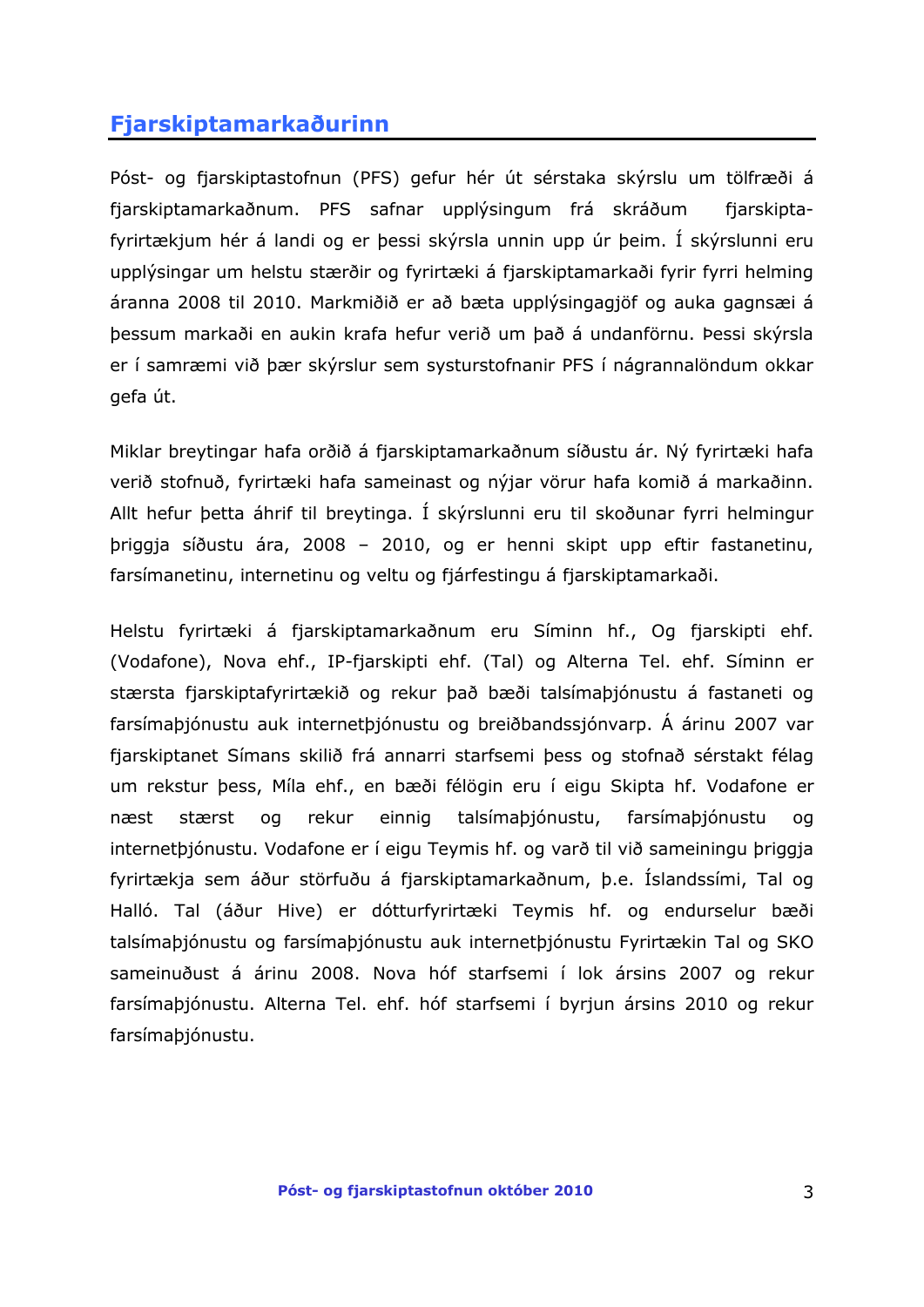## <span id="page-3-0"></span>**The electronic communications market**

*This is the Post and Telecom Administration special statistical report on the electronic communications market. The Administration (PTA) gathers information from registered electronic communications undertakings in Iceland, and the information presented herein is prepared from those data. The report contains information on the principal figures pertaining to the electronic communications market and the companies operating in the market during the period from the first half 2008 to the first half 2010. The intention is to improve the quality of information disclosure and to increase transparency in this market, in line with recent demands to this effect. This report is similar to those issued by PTA's sister organisations in neighbouring countries.* 

*The electronic communications market has undergone substantial changes in recent years. New companies have been established, others have merged, and new products have been introduced into the market. All of these factors act to change the market. This report examines the first half of the last three years – 2008 through 2010 – and is divided into sections dedicated to fixed-line networks, mobile networks, Internet, and turnover and investments in the electronic communications market.* 

**Póst- og fjarskiptastofnun október 2010** 4 *The principal operators in the electronic communications market are Síminn hf., Og fjarskipti ehf. (Vodafone), Nova ehf., IP-fjarskipti ehf. (Tal) and Alterna Tel. ehf. Síminn, the largest of these undertakings, operates fixed-line and mobile voice call services, as well as Internet services and broadband television. In 2007, Síminn's electronic communications network was segregated from the company's other operations, and a separate company, Míla ehf., was established. Both companies are owned by Skipti hf. Vodafone, the second-largest operator, offers fixed-line services, mobile phone services, and Internet. Vodafone, which is owned by Teymi hf., was created by the merger of three previous electronic communications operators: Íslandssími, Tal, and Halló. Tal (formerly Hive) is a subsidiary of Teymi hf. and resells fixed-line services and mobile call services, as well as Internet services. Tal and SKO were merged in the year 2008. Nova began to operate mobile voice call service by end of the year 2007. Alterna Tel. ehf. began to operate mobile voice call service at the beginning of the year 2010.*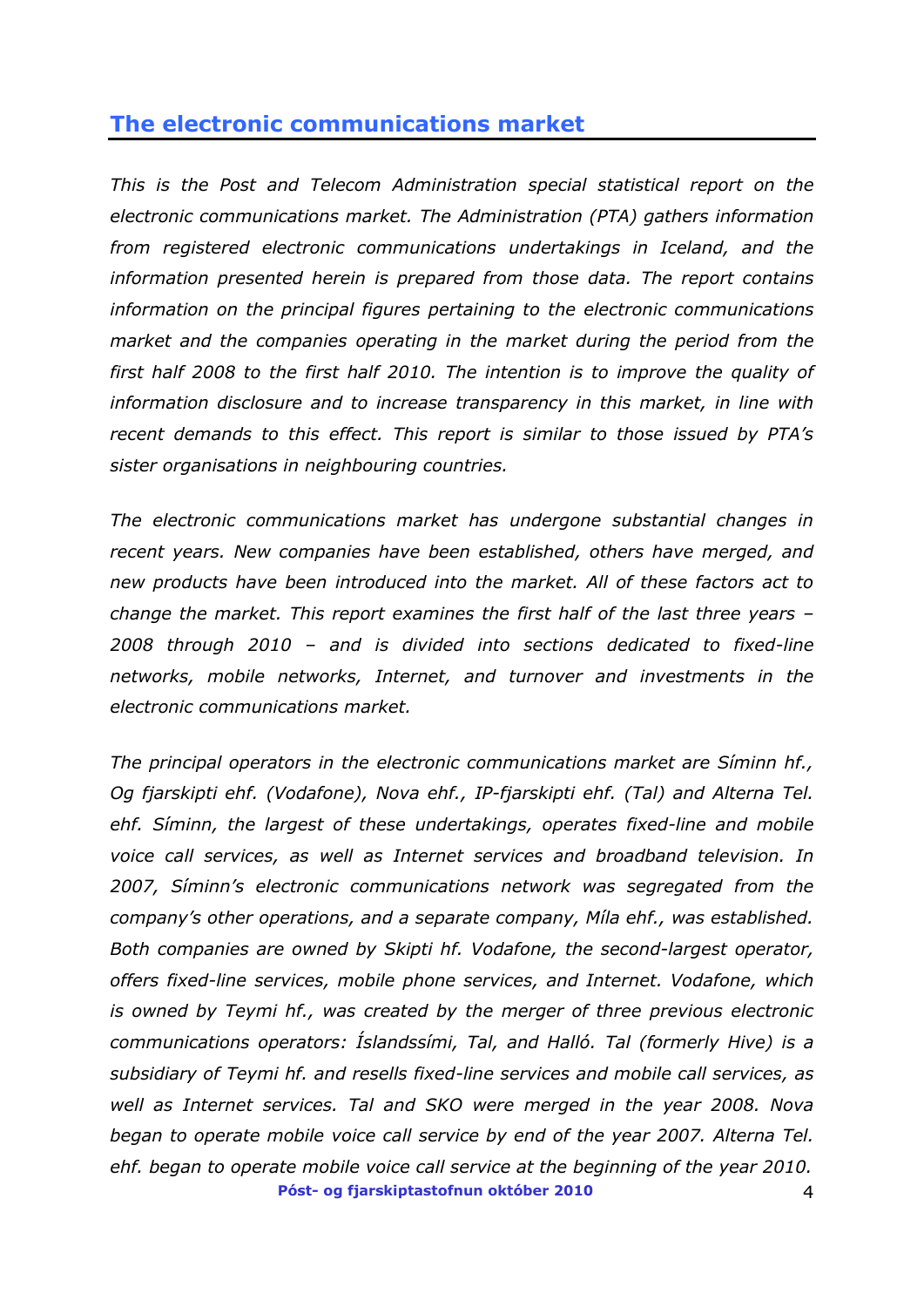## <span id="page-4-0"></span>**Fastanet – Fixed network**

### **Tafla 1. Helstu stærðir á fastaneti 1. H. 2008 – 1. H. 2010**

*Table 1. Main indicators in the fixed network 1. H. 2008 – 1. H. 2010*

| Í lok tímabils / End of                           | 1, H. 2008 | 1. H. 2009 | 1. H. 2010 |
|---------------------------------------------------|------------|------------|------------|
| Heildarfjöldi aðgangslína / Subscribers lines     | 147.398    | 150.386    | 144.564    |
| PSTN aðgangslínur / PSTN subscribers lines        | 134.756    | 138.864    | 133.772    |
| ISDN línur (2B) / ISDN (2B) subscribers lines     | 11.684     | 10.533     | 9.813      |
| ISDN línur (30B) / ISDN (30B) subscribers lines   | 958        | 989        | 979        |
|                                                   |            |            |            |
| Netsími (49X-XXXX) / IP phone                     | 1.326      | 1.576      | 1.905      |
| VoIP sími / VoIP phone                            | 5.478      | 2.481      | 9.892      |
| Almenningssímar / Public phones                   | 340        | 307        | 287        |
|                                                   |            |            |            |
| (1.000 mínútur / minutes)                         |            |            |            |
| Símtöl innanlands / National calls                | 271.611    | 260.537    | 239.866    |
| Símtöl til útlanda / Outgoing international calls | 18.760     | 15.564     | 13.534     |
| Símtöl til farsímaneta / Calls to mobile networks | 88.942     | 68.284     | 62.597     |
| Símtöl á internetið / Calls to the internet       | 16.391     | 11.213     | 4.428      |

### **Mynd 1. Fjöldi aðgangslína í fastanetinu 1998 – 1. H. 2010**

*Picture 1. Total subscribers lines in the fixed network 1998 – 1. H. 2010*

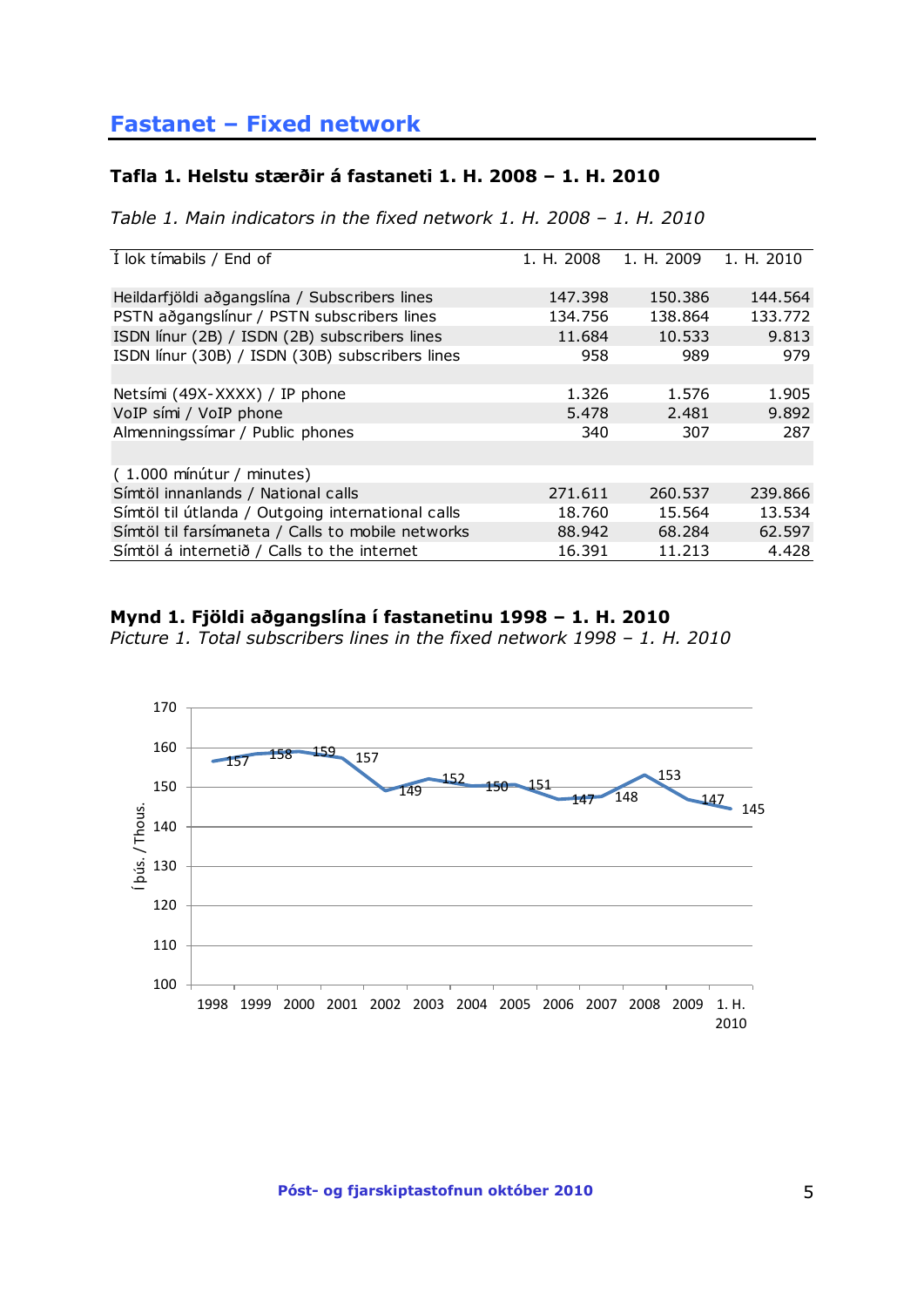#### **Tafla 2. PSTN notendalínur 1. H. 2008 – 1. H. 2010**

*Table 2. Ordinary telephone subscribers lines 1. H. 2008 – 1. H. 2010*

|                         |                                | Fjöldi  |         |                                  | Markaðshlutdeild |        |
|-------------------------|--------------------------------|---------|---------|----------------------------------|------------------|--------|
|                         |                                | Number  |         |                                  | Market share     |        |
| Í lok tímabils / End of | 1. H. 20081. H. 20091. H. 2010 |         |         | 1. H. 2008 1. H. 2009 1. H. 2010 |                  |        |
| Samtals / Total         | 134.756                        | 138,864 | 133,772 | 100,0%                           | 100,0%           | 100,0% |
| - Heimili / Private     | 102.745                        | 105.403 | 102.149 | 76,2%                            | 75,9%            | 76,4%  |
| - Fyrirtæki / Business  | 32.011                         | 33.461  | 31.623  | 23,8%                            | 24,1%            | 23,6%  |
|                         |                                |         |         |                                  |                  |        |
| - Síminn                | 108.502                        | 102.910 | 97.897  | 80,5%                            | 74,1%            | 73,2%  |
| - Vodafone              | 26.254                         | 35.954  | 35.875  | 19,5%                            | 25,9%            | 26,8%  |



*Figure 2. Ordinary telephone subscribers lines by companies 1.H.2008–1.H. 2010*

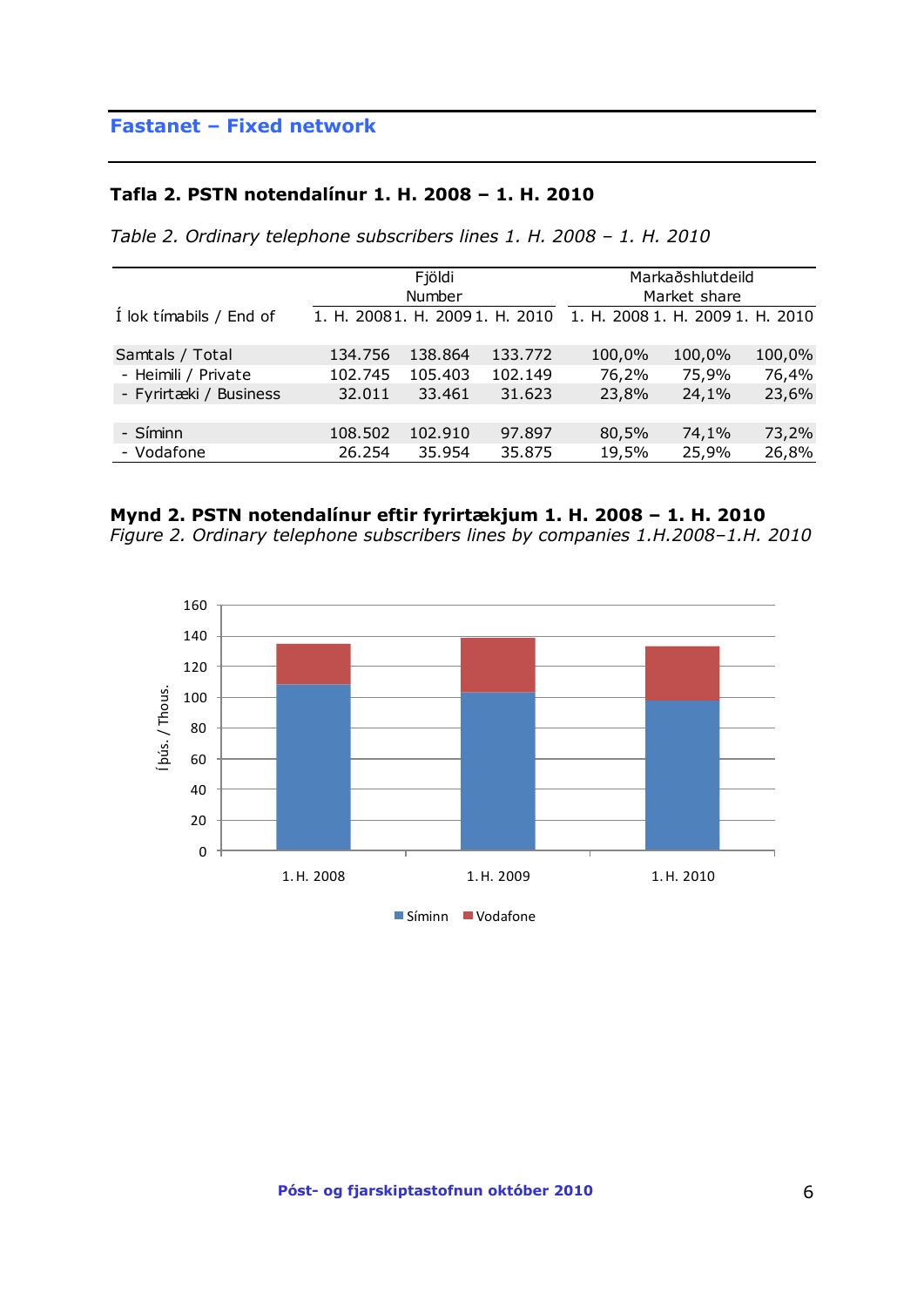## **Fastanet – Fixed network**

### **Tafla 3. ISDN línur (2B) 1. H. 2008 – 1. H. 2010**

*Table 3. ISDN subscribers lines (2B) 1. H. 2008 – 1. H. 2010*

|                         |                                  | Fjöldi<br>Number |        |                                  | Markaðshlutdeild<br>Market share |        |
|-------------------------|----------------------------------|------------------|--------|----------------------------------|----------------------------------|--------|
| Í lok tímabils / End of | 1. H. 2008 1. H. 2009 1. H. 2010 |                  |        | 1. H. 2008 1. H. 2009 1. H. 2010 |                                  |        |
| Samtals / Total         | 11.684                           | 11.522           | 10.792 | 100,0%                           | 100,0%                           | 100,0% |
| - Heimili / Private     | 3.129                            | 2.736            | 2.222  | 26,8%                            | 23,7%                            | 20,6%  |
| - Fyrirtæki / Business  | 8.555                            | 8.786            | 8.570  | 73,2%                            | 76,3%                            | 79,4%  |
|                         |                                  |                  |        |                                  |                                  |        |
| - Síminn                | 10.632                           | 10.347           | 9.249  | 91,0%                            | 89,8%                            | 85,7%  |
| - Vodafone              | 1.052                            | 1.175            | 1.543  | 9,0%                             | 10,2%                            | 14,3%  |

**Mynd 3. Markaðshlutdeild skipt eftir heimilum og fyrirtækjum–1. H. 2010** *Picture 3. Market share by private and business – 1. H. 2010*

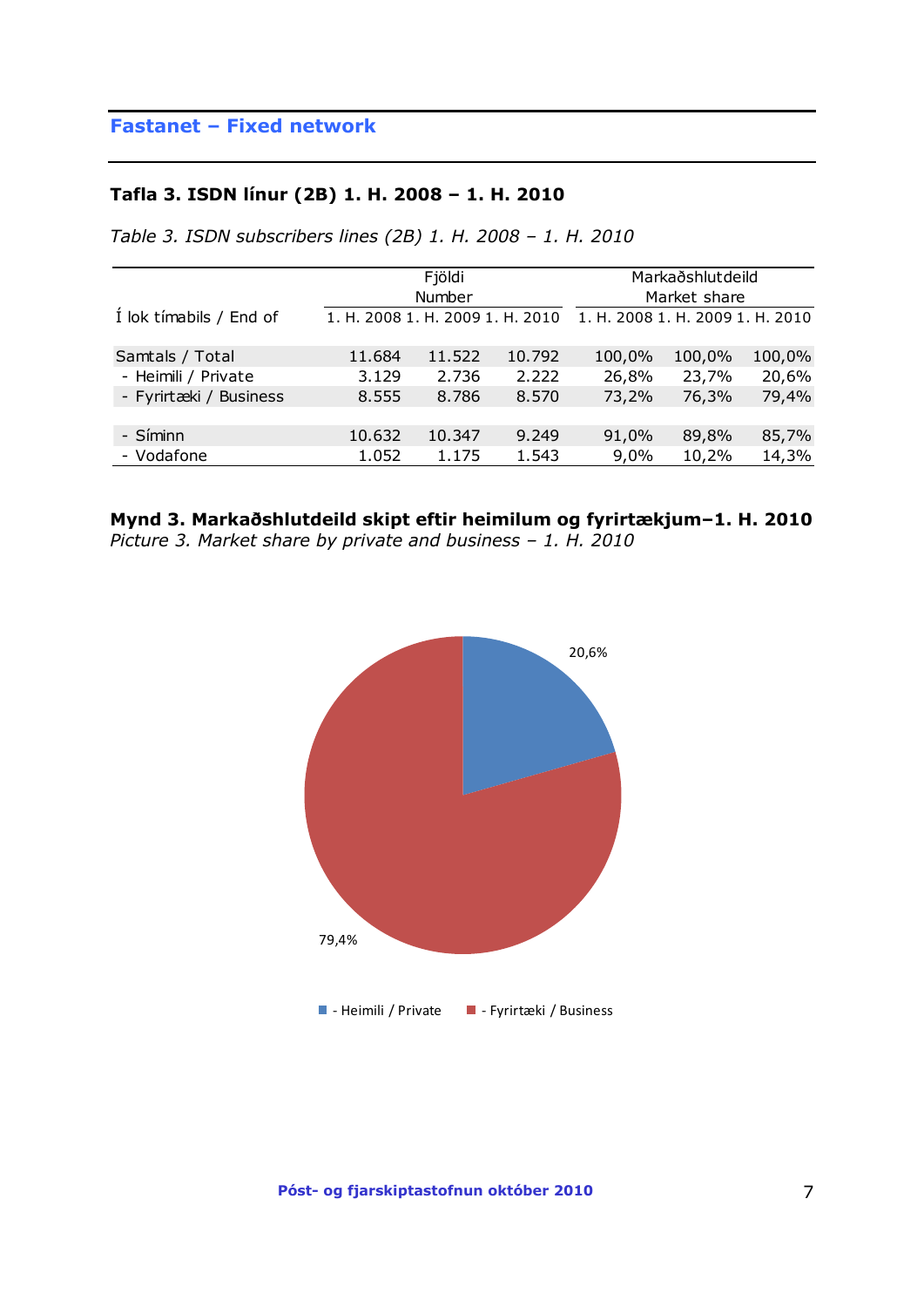## **Fastanet – Fixed network**

#### **Tafla 4. Fjöldi mínútna á fastaneti 1. H. 2008 – 1. H. 2010**

*Table 4. Total traffic in the fixed network 1. H. 2008 – 1. H. 2010*

|                                                     |                                  | Fjöldi          |         |
|-----------------------------------------------------|----------------------------------|-----------------|---------|
|                                                     |                                  | Number          |         |
| I lok tímabils / End of                             | 1. H. 2008 1. H. 2009 1. H. 2010 |                 |         |
| (1.000 mínútur / minutes)                           |                                  |                 |         |
| Samtals / Total                                     |                                  | 380.678 355.598 | 320.424 |
| - Símtöl innanlands / National calls                | 271.611                          | 260.537         | 239,866 |
| - Símtöl til útlanda / Outgoing international calls | 18.760                           | 15.564          | 13.534  |
| - Símtöl til farsímaneta / Calls to mobile networks | 73.916                           | 68.284          | 62.597  |
| - Símtöl á internetið / Calls to internet           | 16.391                           | 11.213          | 4.428   |

#### **Mynd 4. Fjöldi mínútna á fastaneti, 1. H. 2008 – 1. H. 2010**

*Picture 4. Total traffic in the fixed network, 1. H. 2008 – 1. H. 2010*



- **-** Símtöl innanlands / National calls
- **-** Símtöl til útlanda / Outgoing international calls
- **-** Símtöl til farsímaneta / Calls to mobile networks
- Símtöl á internetið / Calls to internet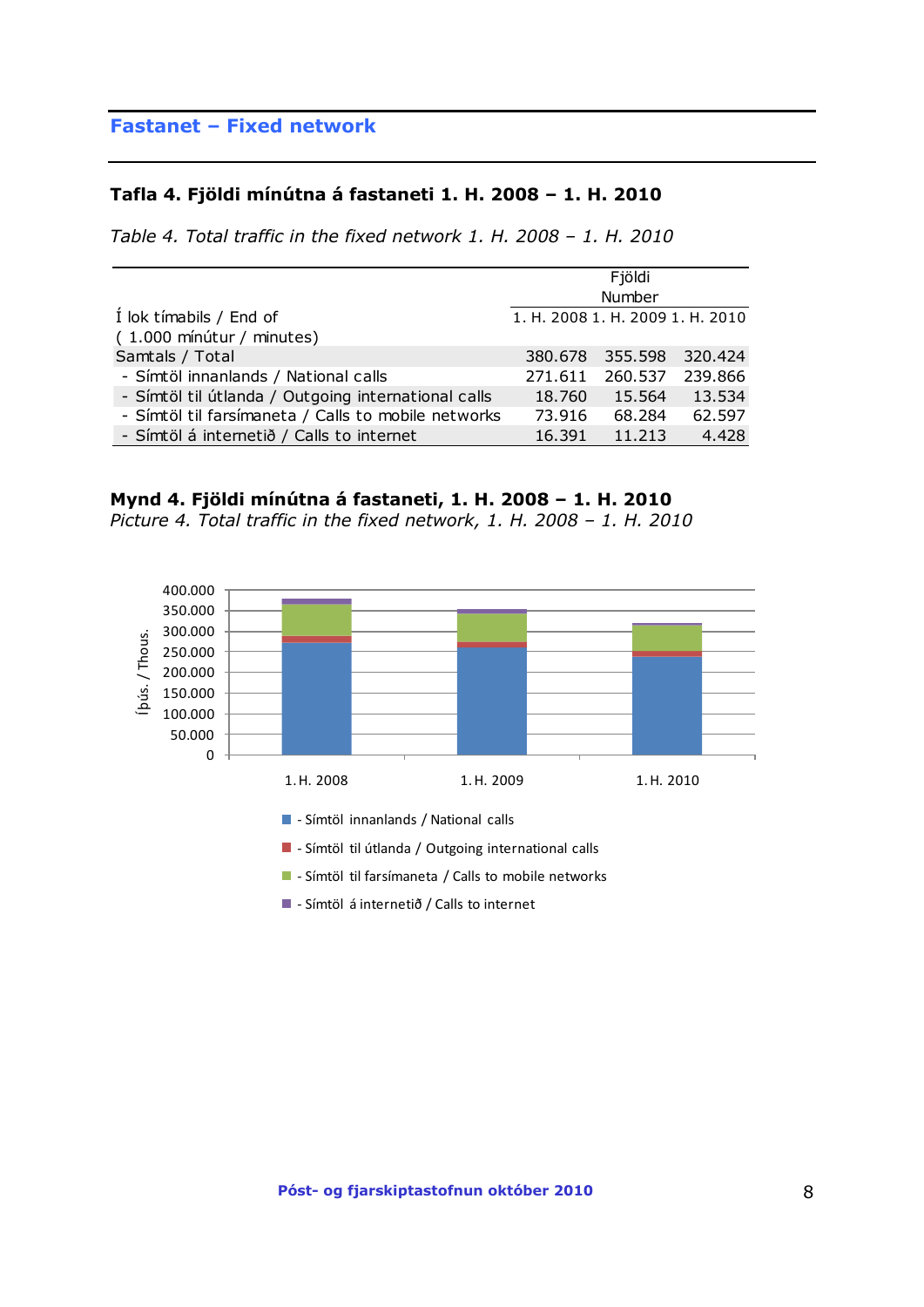## **Fastanet– Fixed network**

### **Tafla 5. Símtöl innanlands 1. H. 2008 – 1. H. 2010**

*Table 5. National calls 1. H. 2008 – 1. H. 2010*

|                           |                                  | Fjöldi  |         |                                  | Markaðshlutdeild |        |
|---------------------------|----------------------------------|---------|---------|----------------------------------|------------------|--------|
|                           |                                  | Number  |         |                                  | Market share     |        |
| I lok tímabils / End of   | 1. H. 2008 1. H. 2009 1. H. 2010 |         |         | 1. H. 2008 1. H. 2009 1. H. 2010 |                  |        |
| (1.000 mínútur / minutes) |                                  |         |         |                                  |                  |        |
| Samtals / Total           | 271.611                          | 260.537 | 239,866 | 100,0%                           | 100,0%           | 100,0% |
| - Heimili / Private       | 190.364                          | 184.006 | 169.949 | 70,1%                            | 70,6%            | 70,9%  |
| - Fyrirtæki / Business    | 81.247                           | 76.530  | 69.917  | 29,9%                            | 29,4%            | 29,1%  |
|                           |                                  |         |         |                                  |                  |        |
| - Síminn                  | 195.052                          | 176.720 | 151.172 | 71,8%                            | 67,8%            | 63,0%  |
| - Vodafone                | 61.808                           | 70.988  | 66.863  | 22,8%                            | 27,2%            | 27,9%  |
| - Tal                     | 14.751                           | 12,829  | 21.831  | 5,4%                             | 4,9%             | 9,1%   |

### **Mynd 5. Markaðshlutdeild skipt eftir fyrirtækjum, 1. H. 2008 – 1. H. 2010** *Picture 5. Market share by companies, 1. H. 2008 – 1. H. 2010*

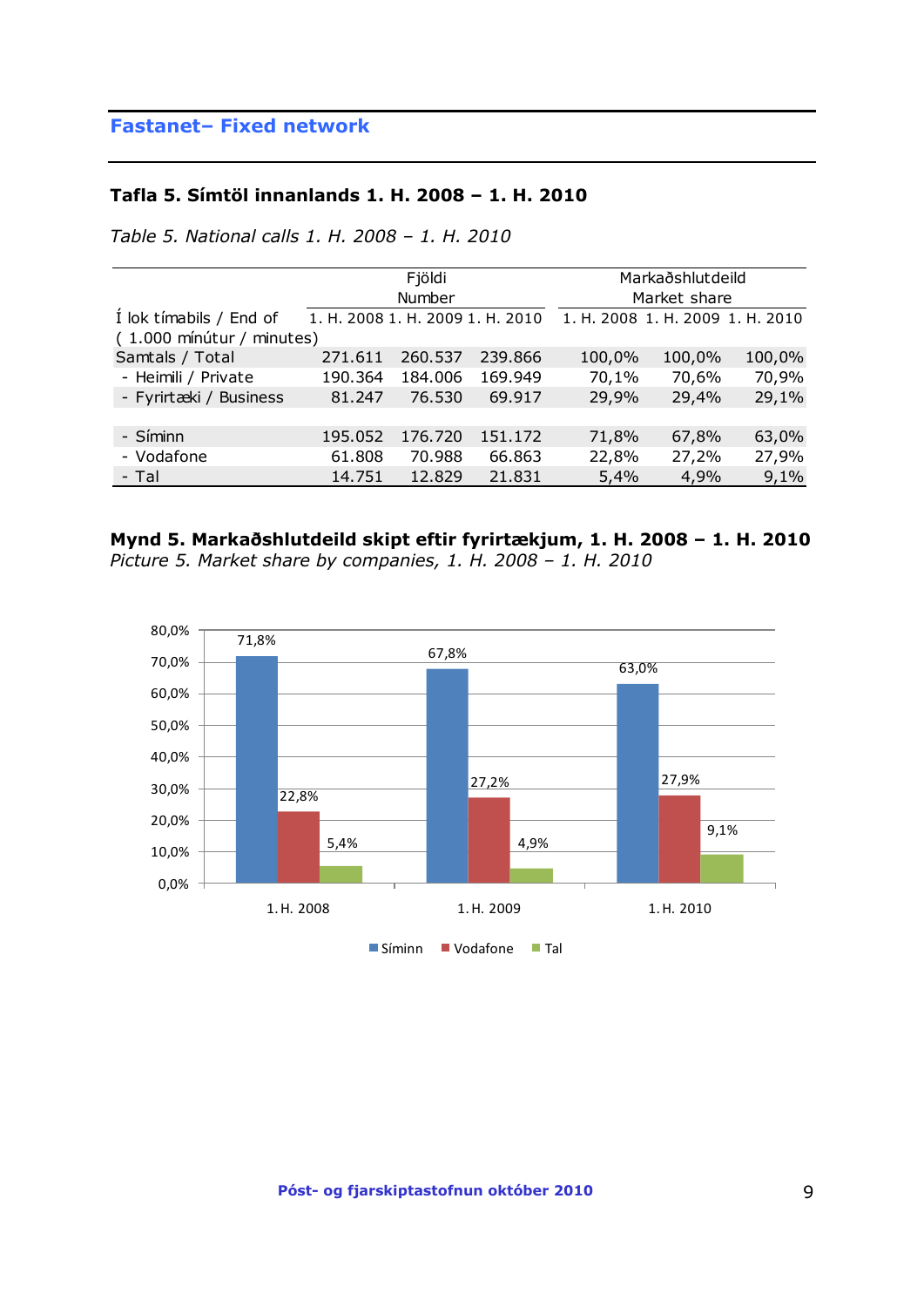## **Fastanet– Fixed network**

## **Tafla 6. Símtöl til útlanda<sup>1</sup> 1. H. 2008 – 1. H. 2010**

*Table 6. Outgoing international calls 1. H. 2008 – 1. H. 2010*

|                                                      |                                  | Fjöldi   |          |                                  | Markaðshlutdeild |                      |
|------------------------------------------------------|----------------------------------|----------|----------|----------------------------------|------------------|----------------------|
|                                                      |                                  | Number   |          |                                  | Market share     |                      |
| Í lok tímabils / End of<br>(1.000 mínútur / minutes) | 1. H. 2008 1. H. 2009 1. H. 2010 |          |          | 1. H. 2008 1. H. 2009 1. H. 2010 |                  |                      |
| Samtals / Total                                      | 18.760                           | 15.564   | 13.534   | 100,0%                           | 100,0%           | 100,0%               |
| - Heimili / Private                                  | 14.253                           | 12.258   | 10.555   | 76,0%                            | 78,8%            | 78,0%                |
| - Fyrirtæki / Business                               | 4.507                            | 3.306    | 2.979    | 24,0%                            | 21,2%            | 22,0%                |
|                                                      |                                  |          |          |                                  |                  |                      |
| - Síminn                                             | 8.352                            | 6.717    | 6.006    | 44,5%                            | 43,2%            | 44,4%                |
| - Vodafone                                           | 3.210                            | 3.055    | 2.898    | 17,1%                            | 19,6%            | 21,4%                |
| - GlobalCall                                         | $\cdots$                         | 1.157    | 2.456    | $\cdots$                         | 7,4%             | 18,1%                |
| - Tal                                                | 5.245                            | 4.637    | 2.173    | 28,0%                            | 29,8%            | 16,1%                |
| - Heimsfrelsi                                        | 1.954                            | $\cdots$ | $\cdots$ | 10,4%                            | $\cdots$         | $\sim$ $\sim$ $\sim$ |

### **Mynd 6. Markaðshlutdeild skipt eftir fyrirtækjum – 1. H. 2010**

*Picture 6. Market share by companies – 1. H. 2010*



 $^{\rm 1}$  Innifalið í fjölda mínútna til útlanda hjá Tal eru símtöl úr Atlasfrelsi. Minutes from Atlasfrelsi are included in Tal international calls.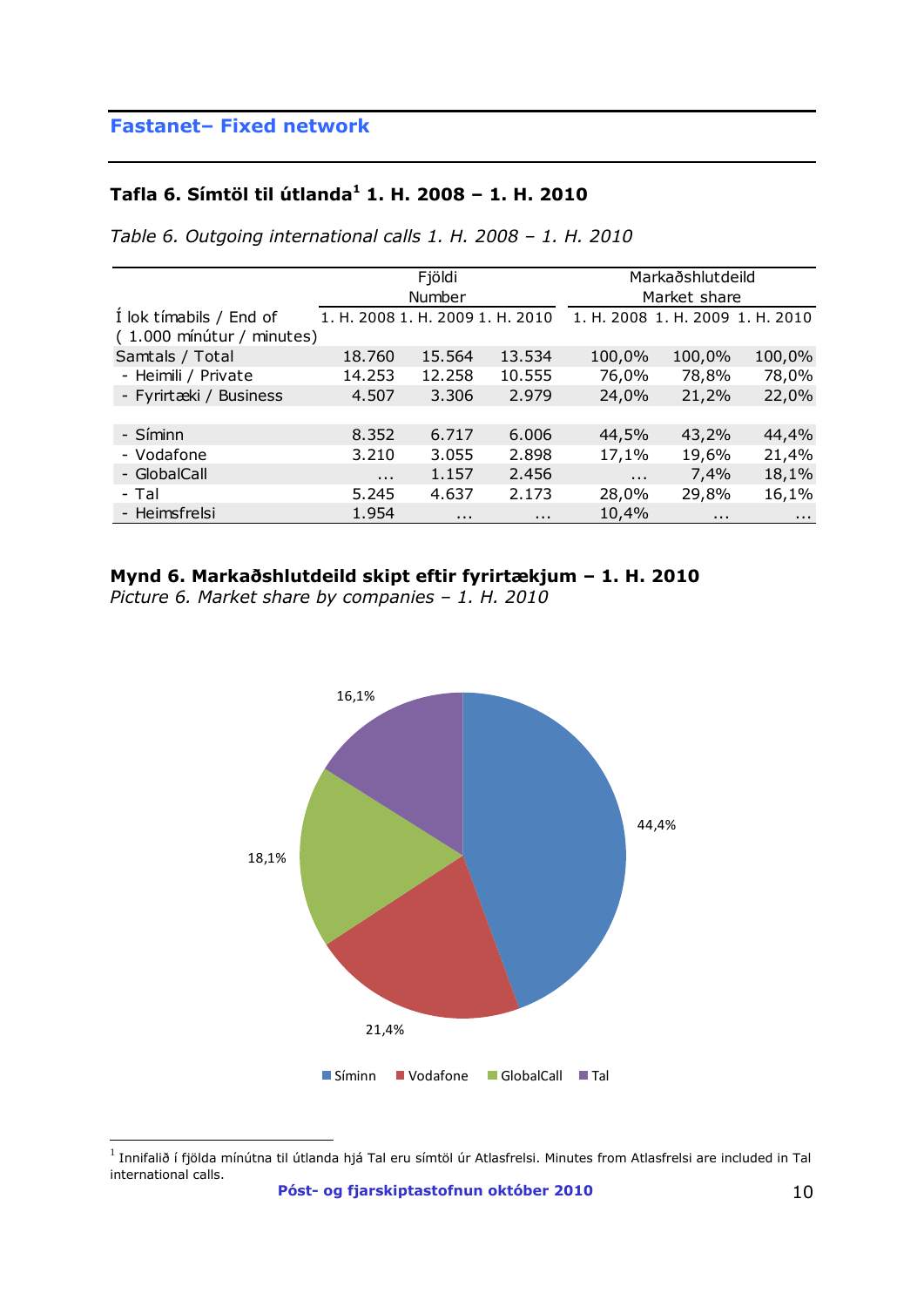## **Fastanet – Fixed network**

#### **Tafla 7. Símtöl til farsímaneta 1. H. 2008 – 1. H. 2010**

*Table 7. Calls to mobile networks 1. H. 2008 – 1. H. 2010*

|                           |                                  | Fjöldi |        |        | Markaðshlutdeild                 |        |
|---------------------------|----------------------------------|--------|--------|--------|----------------------------------|--------|
|                           |                                  | Number |        |        | Market share                     |        |
| I lok tímabils / End of   | 1. H. 2008 1. H. 2009 1. H. 2010 |        |        |        | 1. H. 2008 1. H. 2009 1. H. 2010 |        |
| (1.000 mínútur / minutes) |                                  |        |        |        |                                  |        |
| Samtals / Total           | 73.916                           | 68.284 | 62.597 | 100,0% | 100,0%                           | 100,0% |
| - Heimili / Private       | 34.305                           | 31.045 | 27.025 | 46,4%  | 45,5%                            | 43,2%  |
| - Fyrirtæki / Business    | 39.611                           | 37.239 | 35.571 | 53,6%  | 54,5%                            | 56,8%  |
|                           |                                  |        |        |        |                                  |        |
| - Síminn                  | 48.255                           | 41.744 | 36.856 | 65,3%  | 61,1%                            | 58,9%  |
| - Vodafone                | 21.227                           | 24.146 | 23.030 | 28,7%  | 35,4%                            | 36,8%  |
| - Tal                     | 4.434                            | 2.394  | 2.710  | 6,0%   | 3,5%                             | 4,3%   |

# **Mynd 7. Markaðshlutdeild skipt eftir fyrirtækjum 1. H. 2008 – 1. H. 2010**

*Picture 7. Market share by companies 1. H. 2008 – 1. H. 2010*

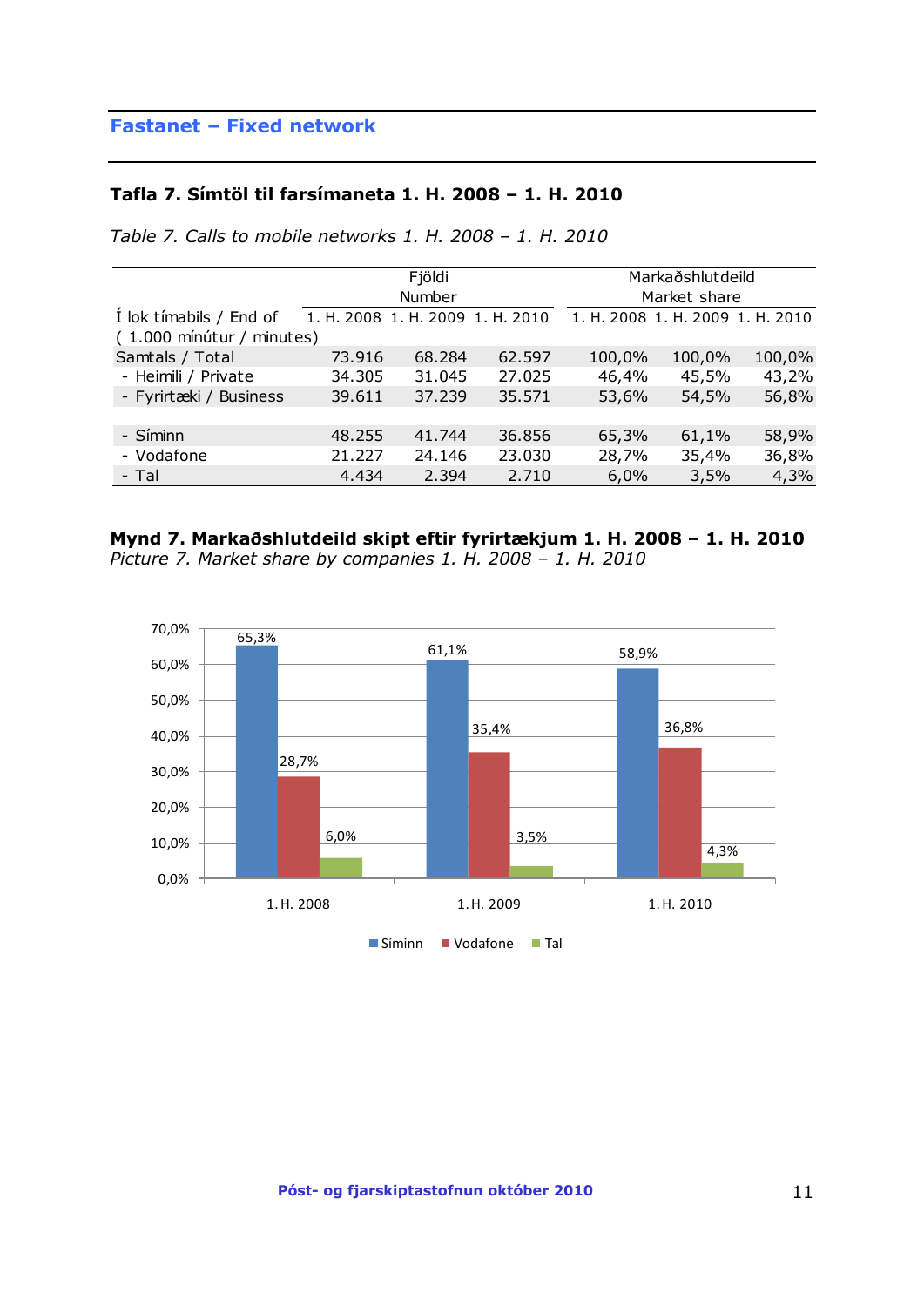### <span id="page-11-0"></span>**Tafla 8. Helstu stærðir á farsímaneti 1. H. 2008 – 1. H. 2010**

*Table 8. Main indicators in mobile networks 1. H. 2008 – 1. H. 2010*

| I lok tímabils / End of                                     | 1. H. 2008 | 1. H. 2009 | 1. H. 2010 |
|-------------------------------------------------------------|------------|------------|------------|
| Heildarfjöldi farsíma áskrifta / Total mobile subscriptions | 326.702    | 322.309    | 340,890    |
| Fastar áskriftir / Fixed subscriptions                      | 186.142    | 183.826    | 187.383    |
| Fyrirframgreidd símakort / Pre-paid phone cards             | 140.560    | 138.483    | 153.507    |
|                                                             |            |            |            |
| NMT áskriftir / NMT subscriptions                           | 14.304     | 11.009     | 8.636      |
| (1.000 mínútur / minutes)                                   |            |            |            |
| Fjöldi mínútna úr farsíma / Total minutes from mobile       | 265.927    | 338.244    | 372,803    |
| Fjöldi mínútna úr NMT / Total minutes from NMT              | 3.761      | 2.402      | 1.301      |
| (1.000 símtöl / calls)                                      |            |            |            |
| Fjöldi símtala úr farsíma / Total calls from mobile         | 170.020    | 180.924    | 189.856    |
| Fjöldi símtala úr NMT / Total calls from NMT                | 942        | 577        | 311        |
| (1.000 skilaboð / Messages)                                 |            |            |            |
| SMS skeyti send úr farsímum / SMS sent from mobile          | 71.279     | 69.680     | 82.757     |
| MMS skeyti send úr farsímum / MMS sent from mobile          | 486        | 585        | 551        |

### **Mynd 8. Hlutfallsleg skipting farsímanotenda – 1. H. 2010**

*Picture 8. Comparatively division of mobile users – 1. H. 2010*

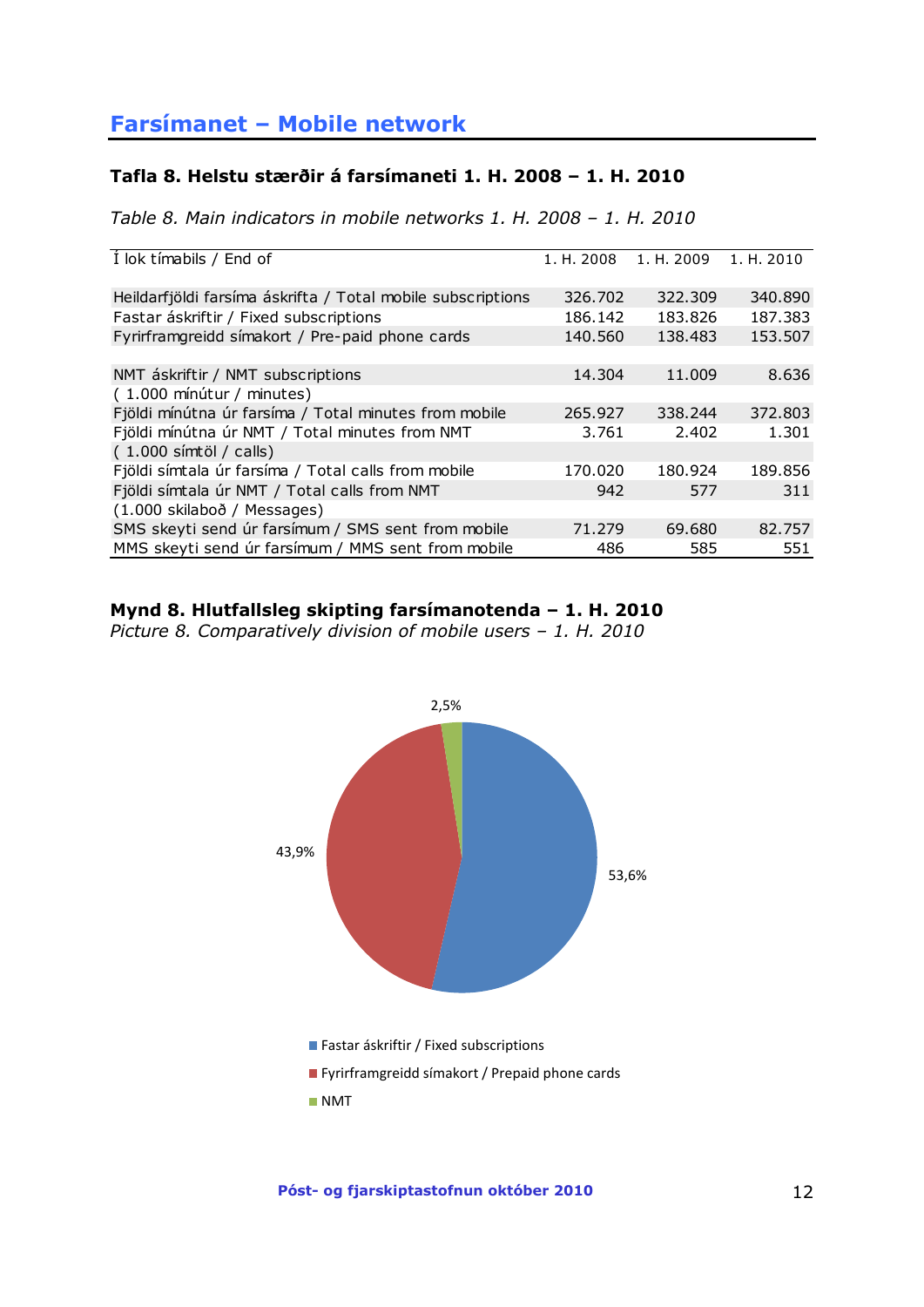## **Tafla 9. Fjöldi viðskiptavina<sup>2</sup> – GSM/UMTS, 1. H. 2008 – 1. H. 2010**

|  | Table 9. Total subscribers – GSM/UMTS, 1. H. 2008 – 1. H. 2010 |  |  |  |  |  |  |  |
|--|----------------------------------------------------------------|--|--|--|--|--|--|--|
|--|----------------------------------------------------------------|--|--|--|--|--|--|--|

|                                                          | Fjöldi viðskiptavina - GSM/UMTS |                            |         |                                  | Markaðshlutdeild |        |
|----------------------------------------------------------|---------------------------------|----------------------------|---------|----------------------------------|------------------|--------|
|                                                          |                                 | Total subscribers GSM/UMTS |         |                                  | Market share     |        |
| 1 lok tímabils / End of 1. H. 2008 1. H. 2009 1. H. 2010 |                                 |                            |         | 1. H. 2008 1. H. 2009 1. H. 2010 |                  |        |
|                                                          |                                 |                            |         |                                  |                  |        |
| Samtals / Total                                          | 326,702                         | 322.309                    | 340.890 | 100,0%                           | 100,0%           | 100,0% |
| - Síminn                                                 | 184.861                         | 160.512                    | 148.817 | 56,6%                            | 49,8%            | 43,7%  |
| - Vodafone                                               | 118.813                         | 105.580                    | 101.296 | 36,4%                            | 32,8%            | 29,7%  |
| - Nova                                                   | 13.646                          | 38.217                     | 65.375  | 4,2%                             | 11,9%            | 19,2%  |
| - Tal                                                    | 9.382                           | 18.000                     | 21.522  | 2,9%                             | 5,6%             | 6,3%   |
| - Alterna                                                | $\cdots$                        | .                          | 3.880   | $\mathbf{r}$                     | $\mathbf{r}$     | 1,1%   |

### **Mynd 9. Markaðshlutdeild skipt eftir fyrirtækjum – 1. H. 2010**

*Picture 9. Market share by companies - 1. H. 2010*



<sup>&</sup>lt;u>a staðurdi viðskiptavina eingöngu með þj</u>ónustu fyrir tal og e.t.v. gagnaþjónustu á farsímaneti, fjöldi viðskiptavina<br><sup>2</sup> Fjöldi viðskiptavina eingöngu með þjónustu fyrir tal og e.t.v. gagnaþjónustu á farsímaneti, fjöldi er án gagnaþjónustu eingöngu eða sk. netlykla. Numbers include standard mobile subscribers and excluding mobile data-only subscriptions.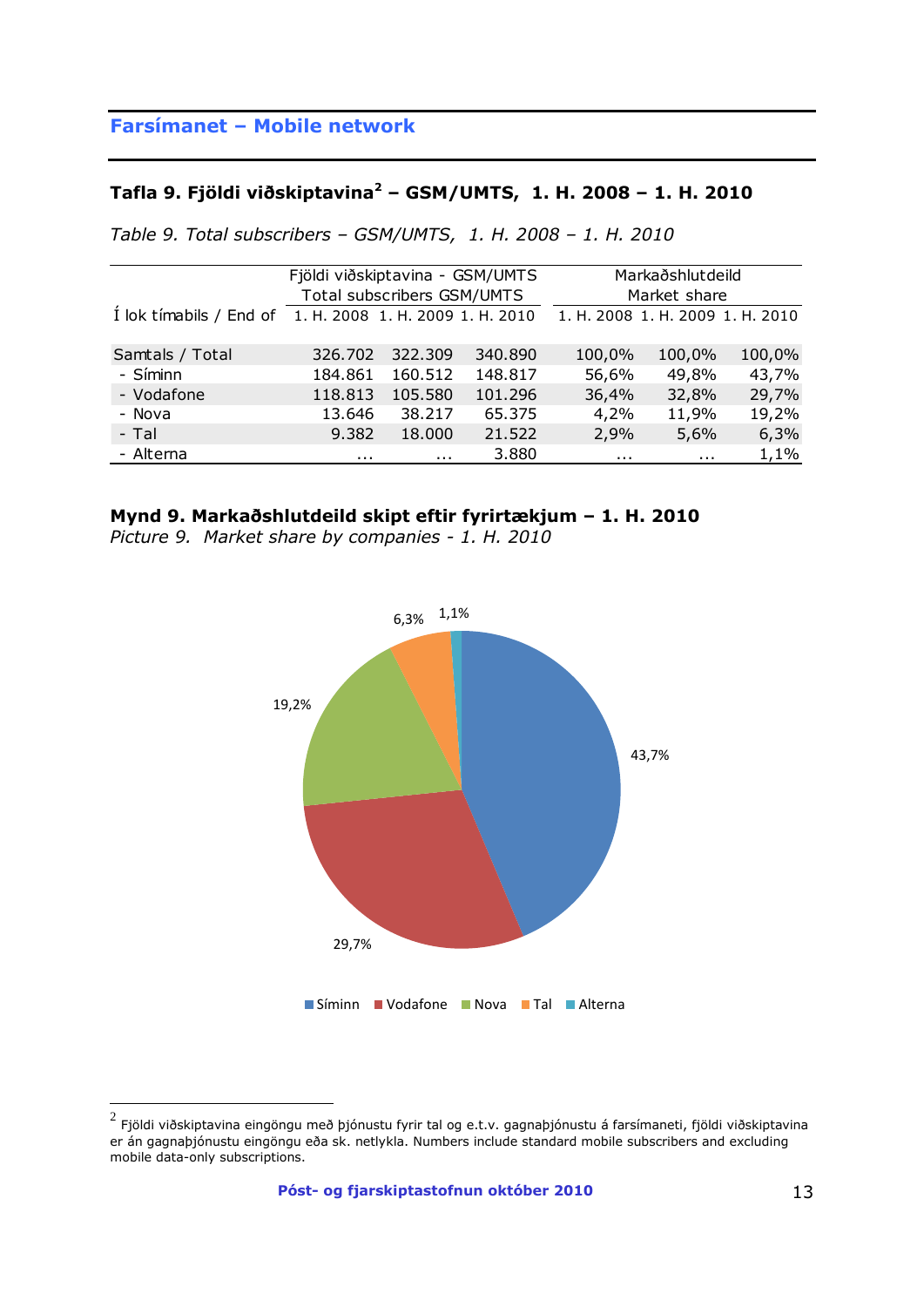### **Tafla 10. Fastar áskriftir<sup>3</sup> – GSM/UMTS, 1. H. 2008 – 1. H. 2010**

|  | Table 10. Fixed subscriptions - GSM/UMTS, 1. H. 2008 - 1. H. 2010 |  |  |  |
|--|-------------------------------------------------------------------|--|--|--|
|--|-------------------------------------------------------------------|--|--|--|

|                                                          |          | Fastar áskriftir - GSM/UMTS |         |                                  | Markaðshlutdeild |        |
|----------------------------------------------------------|----------|-----------------------------|---------|----------------------------------|------------------|--------|
|                                                          |          | Fixed subscriptions         |         |                                  | Market share     |        |
| Í lok tímabils / End of 1. H. 2008 1. H. 2009 1. H. 2010 |          |                             |         | 1. H. 2008 1. H. 2009 1. H. 2010 |                  |        |
|                                                          |          |                             |         |                                  |                  |        |
| Samtals / Total                                          | 186.142  | 183.826                     | 187.383 | 100,0%                           | 100,0%           | 100,0% |
| - Síminn                                                 | 105.359  | 97.218                      | 94.196  | 56,6%                            | 52,9%            | 50,3%  |
| - Vodafone                                               | 72.316   | 67.024                      | 63.398  | 38,8%                            | 36,5%            | 33,8%  |
| - Nova                                                   | 7.074    | 10.602                      | 13.768  | 3,8%                             | 5,8%             | 7,3%   |
| - Tal                                                    | 1.393    | 8.982                       | 12.521  | 0,7%                             | 4,9%             | 6,7%   |
| - Alterna                                                | $\cdots$ | .                           | 3.500   | .                                | $\cdots$         | 1,9%   |
|                                                          |          |                             |         |                                  |                  |        |

### **Mynd 10. Markaðshlutdeild skipt eftir fyrirtækjum – 1. H. 2010**

*Picture 10. Market share by companies – 1. H. 2010* 



werdi við skiptavina eingöngu með þjónustu fyrir tal og e.t.v. gagnaþjónustu á farsímaneti, fjöldi viðskiptavina<br><sup>3</sup> Fjöldi viðskiptavina eingöngu með þjónustu fyrir tal og e.t.v. gagnaþjónustu á farsímaneti, fjöldi viðski er án gagnaþjónustu eingöngu eða sk. netlykla. Numbers include standard mobile subscribers and excluding mobile data-only subscriptions.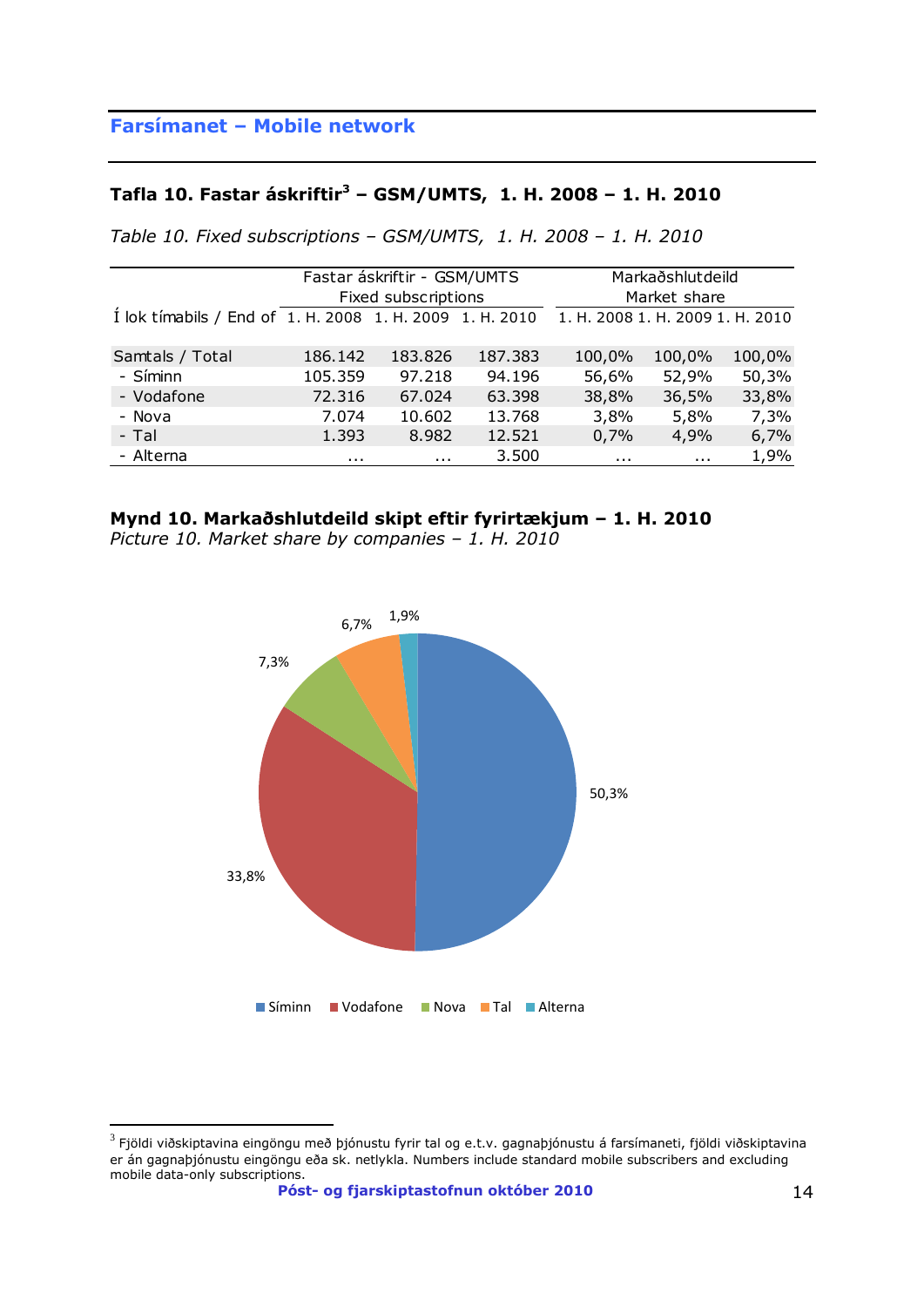### **Tafla 11. Fyrirframgreidd símakort***<sup>4</sup>* **– GSM/UMTS, 1. H. 2008–1. H. 2010**

| Table 11. Pre-paid phone cards - GSM/UMTS, 1. H. 2008 - 1. H. 2010 |  |  |  |  |
|--------------------------------------------------------------------|--|--|--|--|
|--------------------------------------------------------------------|--|--|--|--|

|                                                          |          | Fyrirframgreidd símakort |         |          | Markaðshlutdeild                 |        |  |
|----------------------------------------------------------|----------|--------------------------|---------|----------|----------------------------------|--------|--|
|                                                          |          | Pre-paid phone cards     |         |          | Market share                     |        |  |
| I lok timabils / End of 1. H. 2008 1. H. 2009 1. H. 2010 |          |                          |         |          | 1. H. 2008 1. H. 2009 1. H. 2010 |        |  |
|                                                          |          |                          |         |          |                                  |        |  |
| Samtals / Total                                          | 140.560  | 138.483                  | 153.507 | 100,0%   | 100,0%                           | 100,0% |  |
| - Síminn                                                 | 79.502   | 63.294                   | 54.621  | 56,6%    | 45,7%                            | 35,6%  |  |
| - Nova                                                   | 6.572    | 27.615                   | 51.607  | 4,7%     | 19,9%                            | 33,6%  |  |
| - Vodafone                                               | 46.497   | 38.556                   | 37.898  | 33,1%    | 27,8%                            | 24,7%  |  |
| - Tal                                                    | 7.989    | 9.018                    | 9.001   | 5,7%     | 6,5%                             | 5,9%   |  |
| - Alterna                                                | $\cdots$ | $\cdots$                 | 380     | $\cdots$ | $\cdots$                         | 0,2%   |  |

#### **Mynd 11. Markaðshlutdeild skipt eftir fyrirtækjum – 1. H. 2010**

*Picture 11. Market share by companies – 1. H. 2010*



<sup>&</sup>lt;sup>4</sup> Fjöldi fyrirframgreiddra símakorta sem voru virk síðustu 3 mánuði. Pre-paid phone cards active last 3 months. Fjöldi viðskiptavina eingöngu með þjónustu fyrir tal og e.t.v. gagnaþjónustu á farsímaneti, fjöldi viðskiptavina er án gagnaþjónustu eingöngu eða sk. netlykla. Numbers include standard mobile subscribers and excluding mobile data-only subscriptions.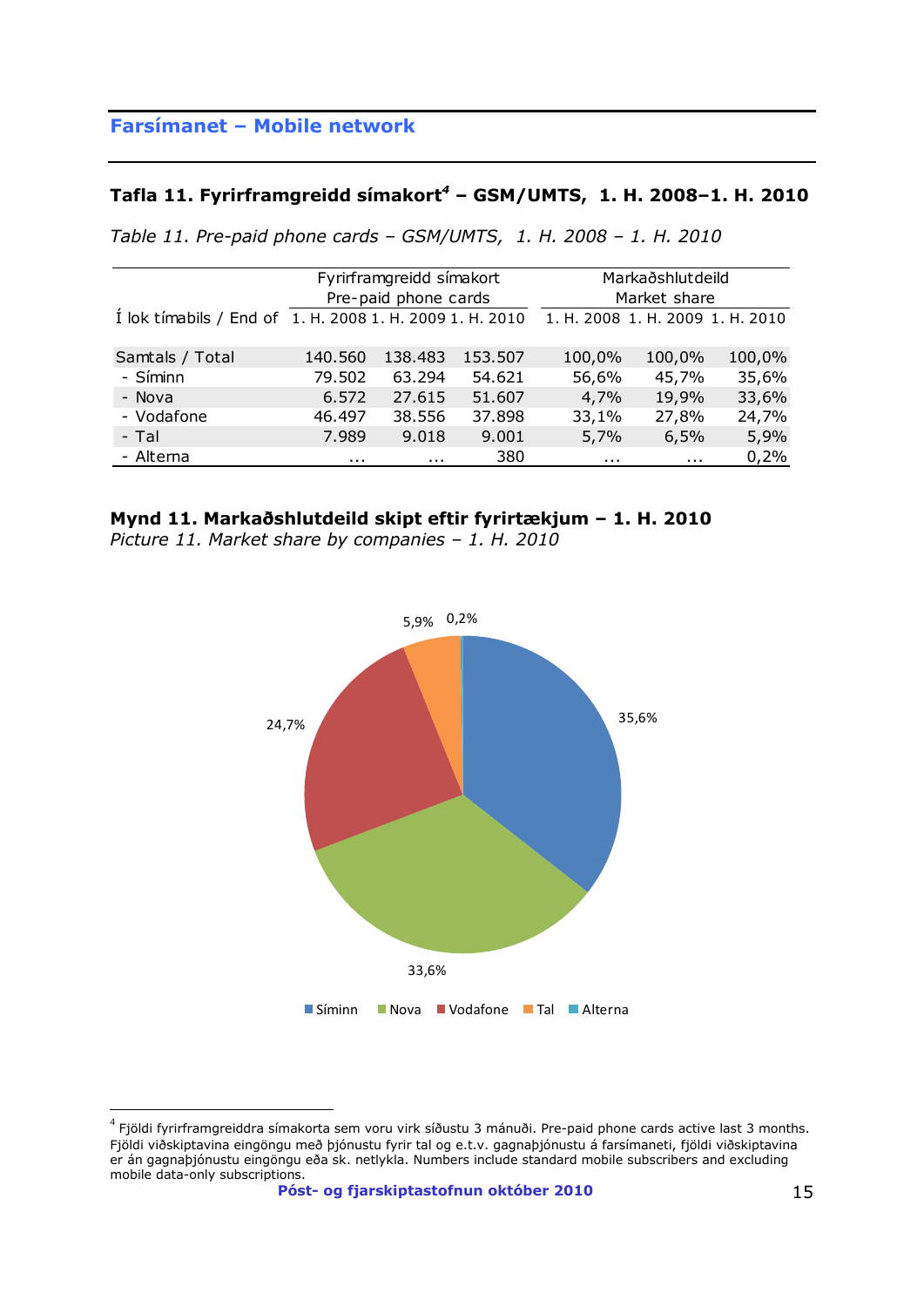### **Tafla 12. Fjöldi virkra símakorta á 3G<sup>5</sup> farsímaneti, 1.H. 2008 – 1.H. 2010**

|  |  | Table 12. Number of active phone cards on 3G mobile network, 1.H.2008-1.H.2010 |  |
|--|--|--------------------------------------------------------------------------------|--|
|--|--|--------------------------------------------------------------------------------|--|

|                          | Fjöldi virkra 3G korta |                                  | Markaðshlutdeild                 |              |        |  |
|--------------------------|------------------------|----------------------------------|----------------------------------|--------------|--------|--|
|                          |                        | Number of active 3G phone cards  |                                  | Market share |        |  |
| Í lok árs / End of       |                        | 1. H. 2008 1. H. 2009 1. H. 2010 | 1. H. 2008 1. H. 2009 1. H. 2010 |              |        |  |
|                          |                        |                                  |                                  |              |        |  |
| Samtals / Total          | 322.309                | 340.890                          | $\mathbf{r}$                     | 100,0%       | 100,0% |  |
| - Fjöldi virkra 2G korta | 254.734                | 248.246                          | $\mathbf{r}$                     | 79,0%        | 72,8%  |  |
| - Fjöldi virkra 3G korta | 67.575                 | 92.644                           | $\mathbf{r}$                     | 21,0%        | 27,2%  |  |

### **Mynd 12. Markaðshlutdeild eftir tegund – 1. H. 2008 - 1.H. 2010**

*Picture 12. Market share by type – 1. H. 2008 - 1.H. 2010*



 $^5$  Heildarfjöldi símakorta sem voru virk á 3G farsímaneti síðustu 3 mánuði. Number of active phone cards last 3 months on 3G mobile network.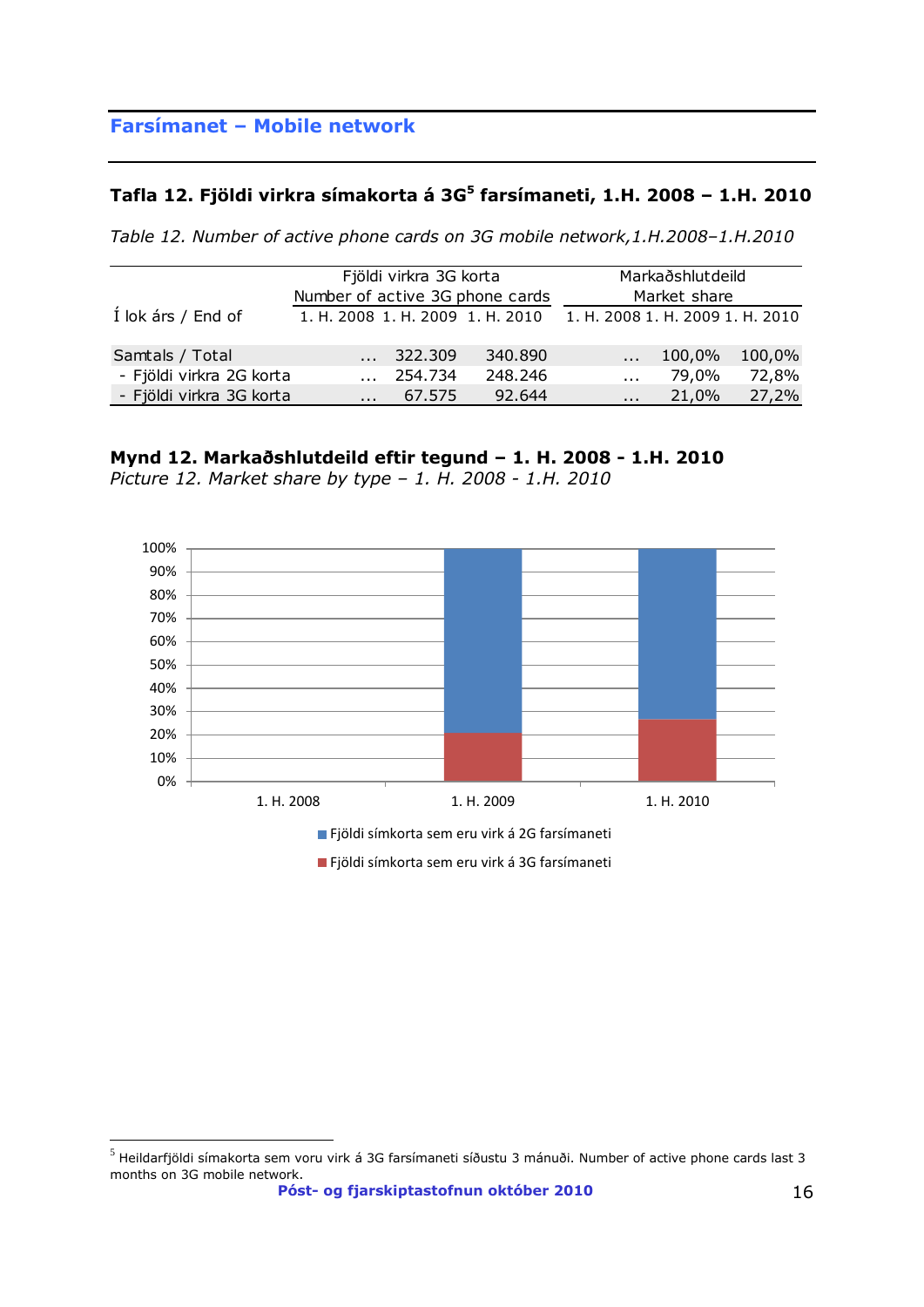#### **Tafla 13. Fjöldi mínútna úr GSM/UMTS farsíma, 1. H. 2008 – 1. H. 2010**

*Table 13. Total minutes from GSM/UMTS mobile phones, 1. H. 2008 – 1. H. 2010*

|                                                     |                                  | Fjöldi         |         |
|-----------------------------------------------------|----------------------------------|----------------|---------|
|                                                     |                                  | <b>Numbers</b> |         |
| I lok tímabils / End of                             | 1. H. 2008 1. H. 2009 1. H. 2010 |                |         |
| (1.000 mínútur / minutes)                           |                                  |                |         |
| Samtals / Total                                     | 265.927                          | 338.244        | 372,803 |
| - Símtöl í fastanet / Calls to fixed network        | 54.341                           | 56.953         | 54.468  |
| - Símtöl til farsímaneta / Calls to mobile networks | 204.591                          | 269.978        | 307.540 |
| - Símtöl til útlanda / Outgoing international calls | 6.996                            | 11.313         | 10.795  |

**Mynd 13. Fjöldi mínútna úr GSM/UMTS farsíma – 1. H. 2008 – 1. H. 2010** *Picture 13. Total minutes from GSM/UMTS mobile phone– 1. H. 2008 – 1.H. 2010* 



- Símtöl til útlanda / Outgoing international calls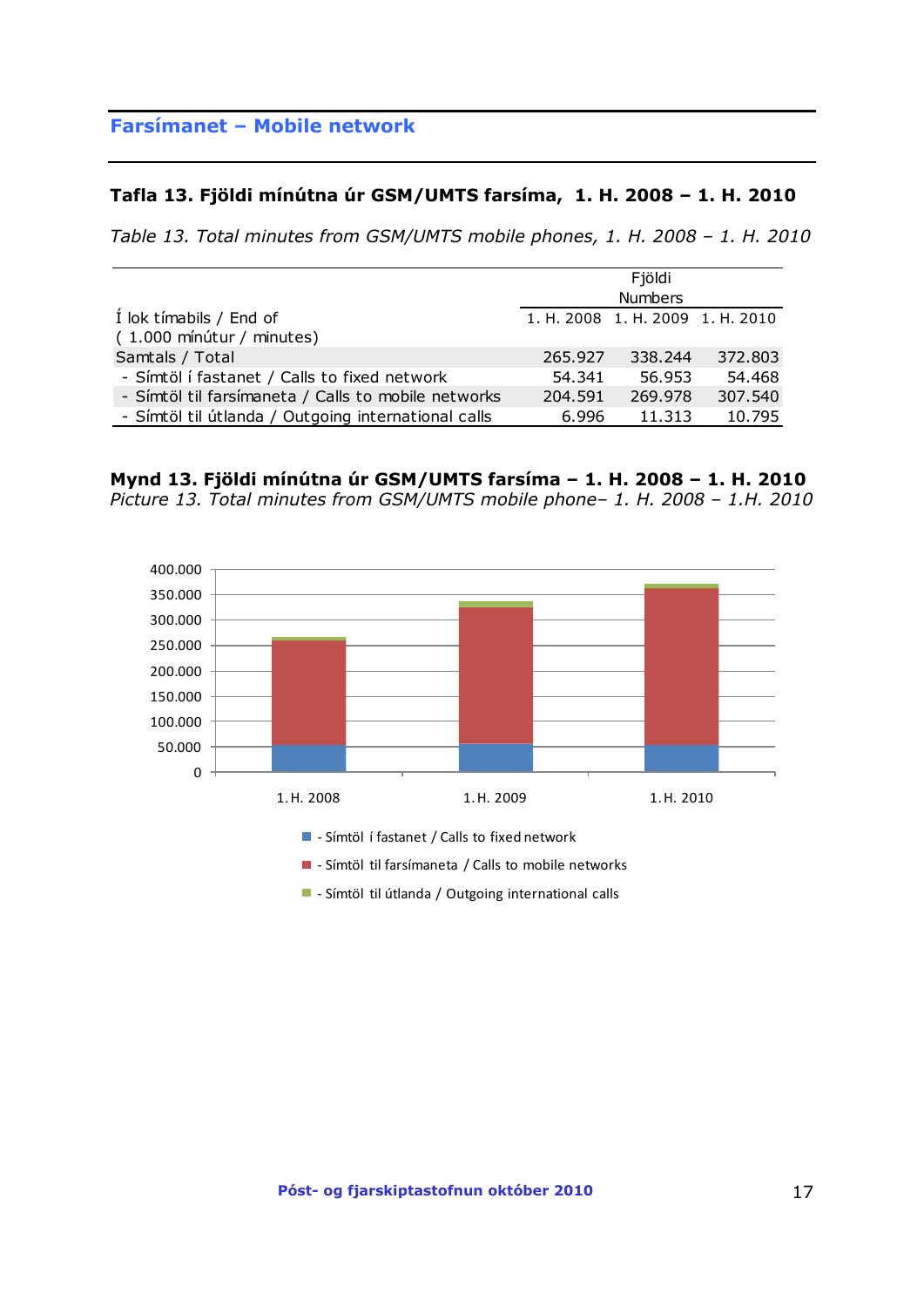### **Tafla 14. Fjöldi mínútna úr GSM/UMTS farsíma, 1. H. 2008 – 1. H. 2010**

*Table 14. Total minutes from GSM/UMTS mobile phones,1. H. 2008 – 1. H. 2010*

|                           |          | Fjöldi                |            |                                  | Markaðshlutdeild |        |  |
|---------------------------|----------|-----------------------|------------|----------------------------------|------------------|--------|--|
|                           |          | <b>Numbers</b>        |            |                                  | Market share     |        |  |
| I lok tímabils / End of   |          | 1. H. 2008 1. H. 2009 | 1. H. 2010 | 1. H. 2008 1. H. 2009 1. H. 2010 |                  |        |  |
| (1.000 mínútur / minutes) |          |                       |            |                                  |                  |        |  |
| Samtals / Total           | 265.927  | 338.244               | 381.792    | 100,0%                           | 100,0%           | 100,0% |  |
| - Síminn                  | 142.572  | 161.380               | 152.817    | 53,6%                            | 47,7%            | 40,0%  |  |
| - Vodafone                | 108.496  | 105.653               | 110.647    | 40,8%                            | 31,2%            | 29,0%  |  |
| - Nova                    | 7.855    | 55.421                | 92.808     | 3,0%                             | 16,4%            | 24,3%  |  |
| - Tal                     | 7.004    | 15.789                | 23.768     | 2,6%                             | 4,7%             | 6,2%   |  |
| - Alterna                 | $\cdots$ | $\cdots$              | 1.753      | $\sim$ $\sim$                    | $\sim 100$       | 0,5%   |  |

### **Mynd 14. Markaðshlutdeild skipt eftir fyrirtækjum – 1. H. 2010**

*Picture 14. Market share by companies – 1. H. 2010*

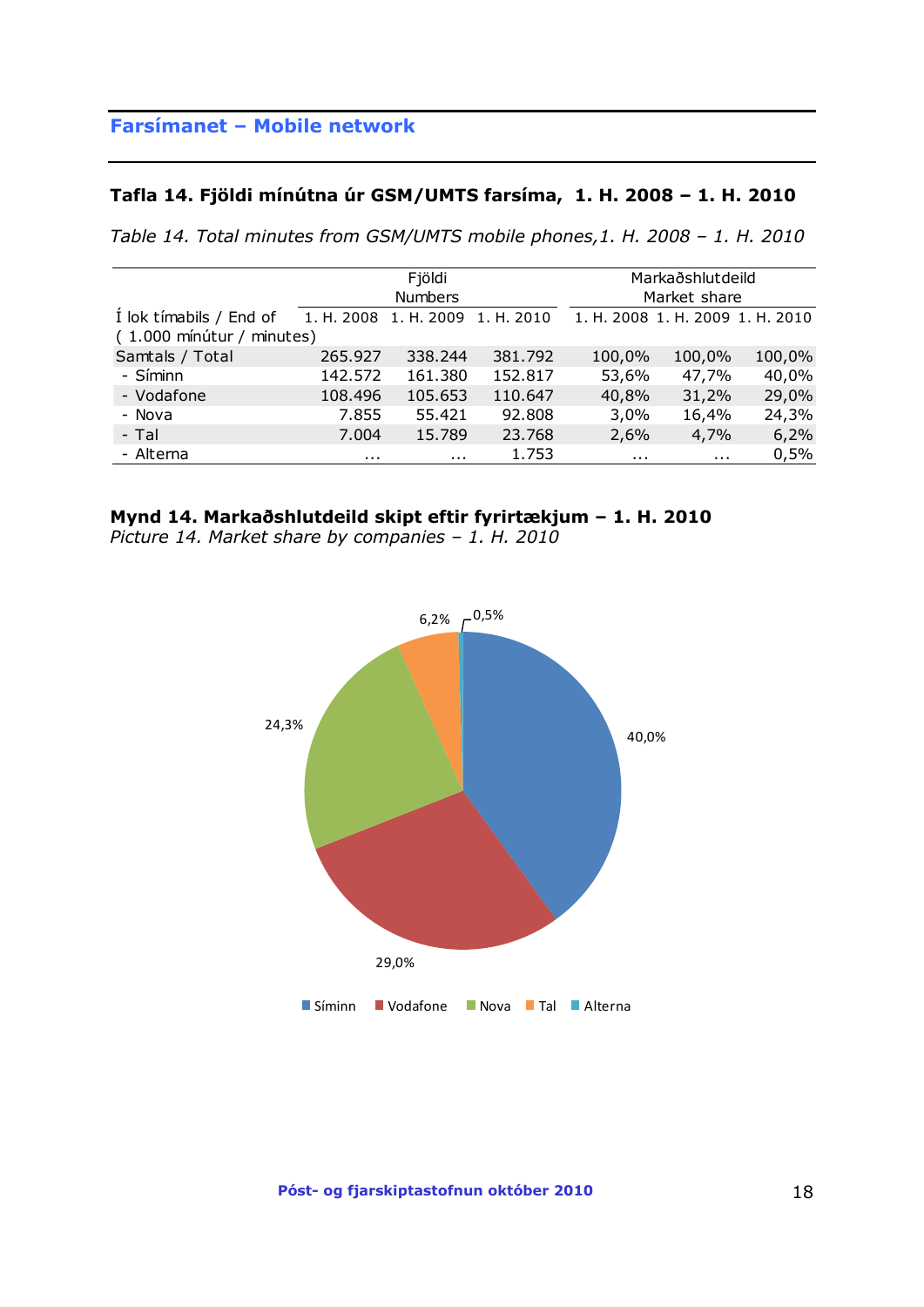#### **Tafla 15. Fjöldi mín. úr GSM/UMTS farsímum til fastanets, 1. H.2008–1. H. 2010**

*Table 15. Total min. from GSM/UMTS mobile to fixed network, 1. H. 2008–1. H. 2010*

|                                                                                       | Fjöldi<br><b>Numbers</b> |          |        |          | Markaðshlutdeild<br>Market share |        |
|---------------------------------------------------------------------------------------|--------------------------|----------|--------|----------|----------------------------------|--------|
| I lok timabils / End of 1. H. 2008 1. H. 2009 1. H. 2010<br>(1.000 mínútur / minutes) |                          |          |        |          | 1. H. 2008 1. H. 2009 1. H. 2010 |        |
| Samtals / Total                                                                       | 52.585                   | 56.953   | 54.468 | 100,0%   | 100,0%                           | 100,0% |
| - Síminn                                                                              | 31.311                   | 30.673   | 27.152 | 59,5%    | 53,9%                            | 49,8%  |
| - Vodafone                                                                            | 21,273                   | 19.272   | 17.788 | 40,5%    | 33,8%                            | 32,7%  |
| - Nova                                                                                | 883                      | 4.484    | 6.044  | 1,7%     | 7,9%                             | 11,1%  |
| - Tal                                                                                 | 873                      | 2.524    | 2.932  | 1,7%     | 4,4%                             | 5,4%   |
| - Alterna                                                                             | $\cdots$                 | $\cdots$ | 552    | $\cdots$ | $\cdots$                         | 1,0%   |

#### **Mynd 15. Markaðshlutdeild skipt eftir fyrirtækjum – 1. H. 2010**

*Picture 15. Market share by companies – 1. H. 2010*

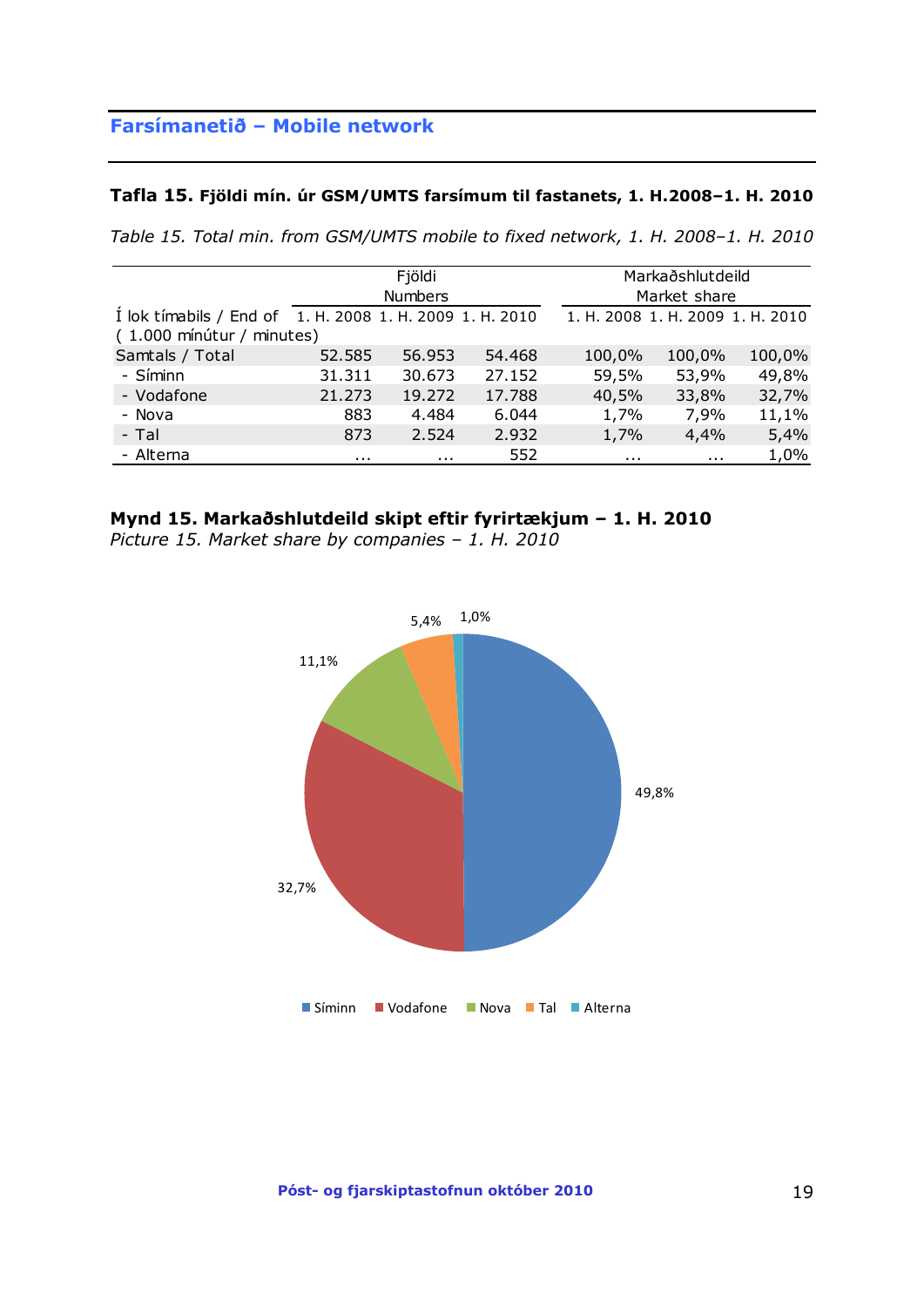### **Tafla 16. Fjöldi mínútna úr farsímum í farsíma, 1. H. 2008 – 1. H. 2010**

*Table 16. Total minutes from mobile to mobile, 1. H. 2008 – 1. H. 2010*

|                                                          | Fjöldi<br><b>Numbers</b> |         |         | Markaðshlutdeild<br>Market share |          |        |
|----------------------------------------------------------|--------------------------|---------|---------|----------------------------------|----------|--------|
| Í lok tímabils / End of 1. H. 2008 1. H. 2009 1. H. 2010 |                          |         |         | 1. H. 2008 1. H. 2009 1. H. 2010 |          |        |
| (1.000 mínútur / minutes)                                |                          |         |         |                                  |          |        |
| Samtals / Total                                          | 204.591                  | 269.978 | 307.540 | 100,0%                           | 100,0%   | 100,0% |
| - Síminn                                                 | 107.329                  | 125.487 | 117.793 | 52,5%                            | 46,5%    | 38,3%  |
| - Vodafone                                               | 84.448                   | 81.572  | 84.645  | 41,3%                            | 30,2%    | 27,5%  |
| - Nova                                                   | 6.781                    | 49.974  | 83.838  | 3,3%                             | 18,5%    | 27,3%  |
| - Tal                                                    | 6.033                    | 12.945  | 20.132  | 2,9%                             | 4,8%     | 6,5%   |
| - Alterna                                                | $\sim$ 0.00              | .       | 1.132   | $\cdots$                         | $\cdots$ | 0,4%   |

#### **Mynd 16. Markaðshlutdeild skipt eftir fyrirtækjum – 1. H. 2010**

*Picture 16. Market share by company – 1. H. 2010*



**Póst- og fjarskiptastofnun október 2010** 20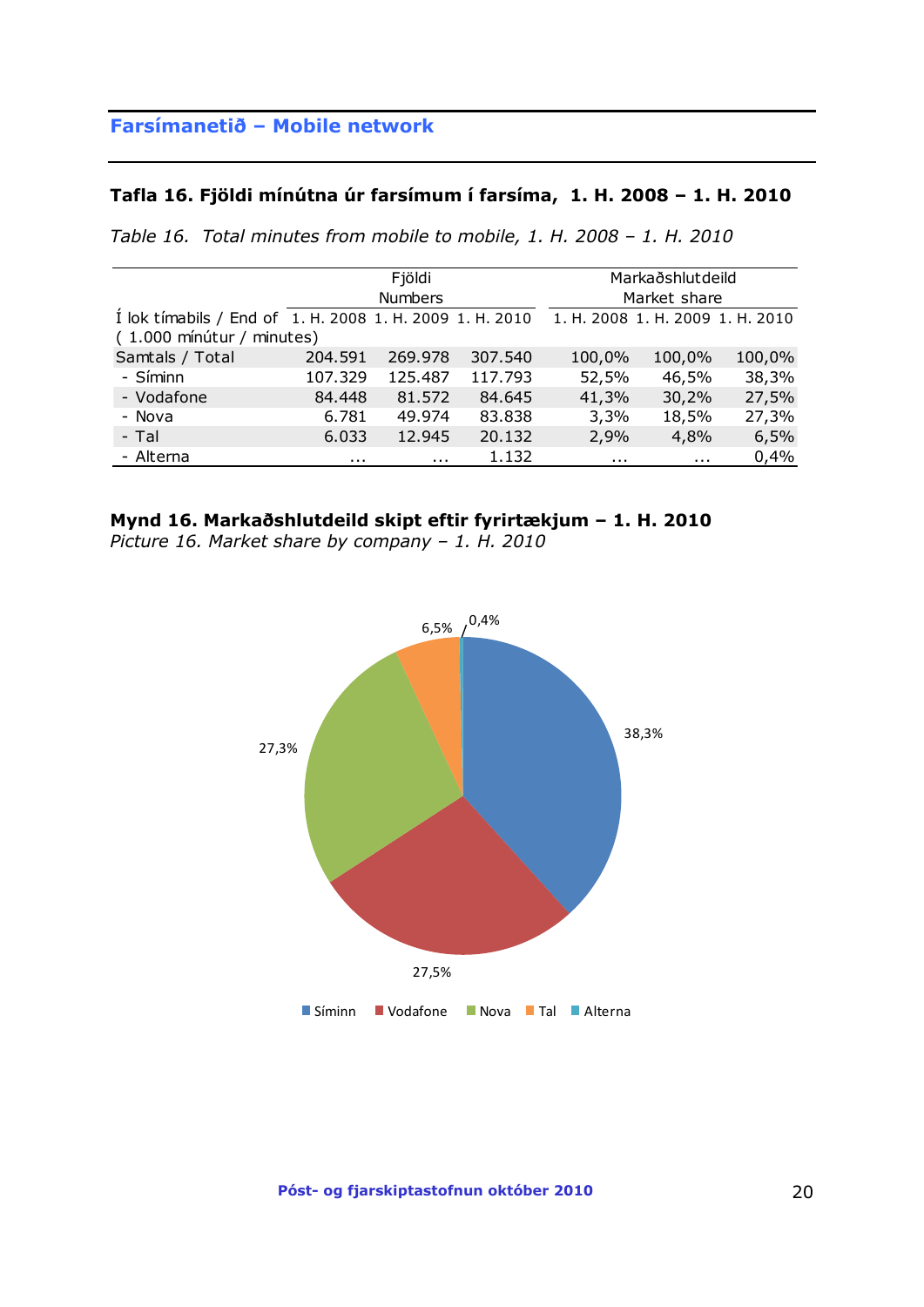#### **Tafla 17. Fjöldi mín. úr GSM/UMTS farsímum til útlanda, 1. H. 2008–1. H. 2010**

*Table 17. Total GSM/UMTS mobile outgoing international calls, 1. H.2008–1. H. 2010*

|                                                          |       | Fjöldi         |        |        | Markaðshlutdeild                 |        |  |
|----------------------------------------------------------|-------|----------------|--------|--------|----------------------------------|--------|--|
|                                                          |       | <b>Numbers</b> |        |        | Market share                     |        |  |
| I lok timabils / End of 1. H. 2008 1. H. 2009 1. H. 2010 |       |                |        |        | 1. H. 2008 1. H. 2009 1. H. 2010 |        |  |
| (1.000 mínútur / minutes)                                |       |                |        |        |                                  |        |  |
| Samtals / Total                                          | 6.996 | 11.313         | 10.795 | 100,0% | 100,0%                           | 100,0% |  |
| - Vodafone                                               | 2.775 | 4.809          | 4.963  | 39,7%  | 42,5%                            | 46,0%  |  |
| - Síminn                                                 | 3.932 | 5.221          | 4.218  | 56,2%  | 46,1%                            | 39,1%  |  |
| - Nova                                                   | 191   | 964            | 1.148  | 2,7%   | 8,5%                             | 10,6%  |  |
| - Tal                                                    | 98    | 320            | 432    | 1,4%   | 2,8%                             | 4,0%   |  |
| - Alterna                                                | .     | .              | 34     | .      | .                                | 0,3%   |  |

### **Mynd 17. Markaðshlutdeild skipt eftir fyrirtækjum – 1. H. 2010**

*Picture 17. Market share by companies – 1. H. 2010*

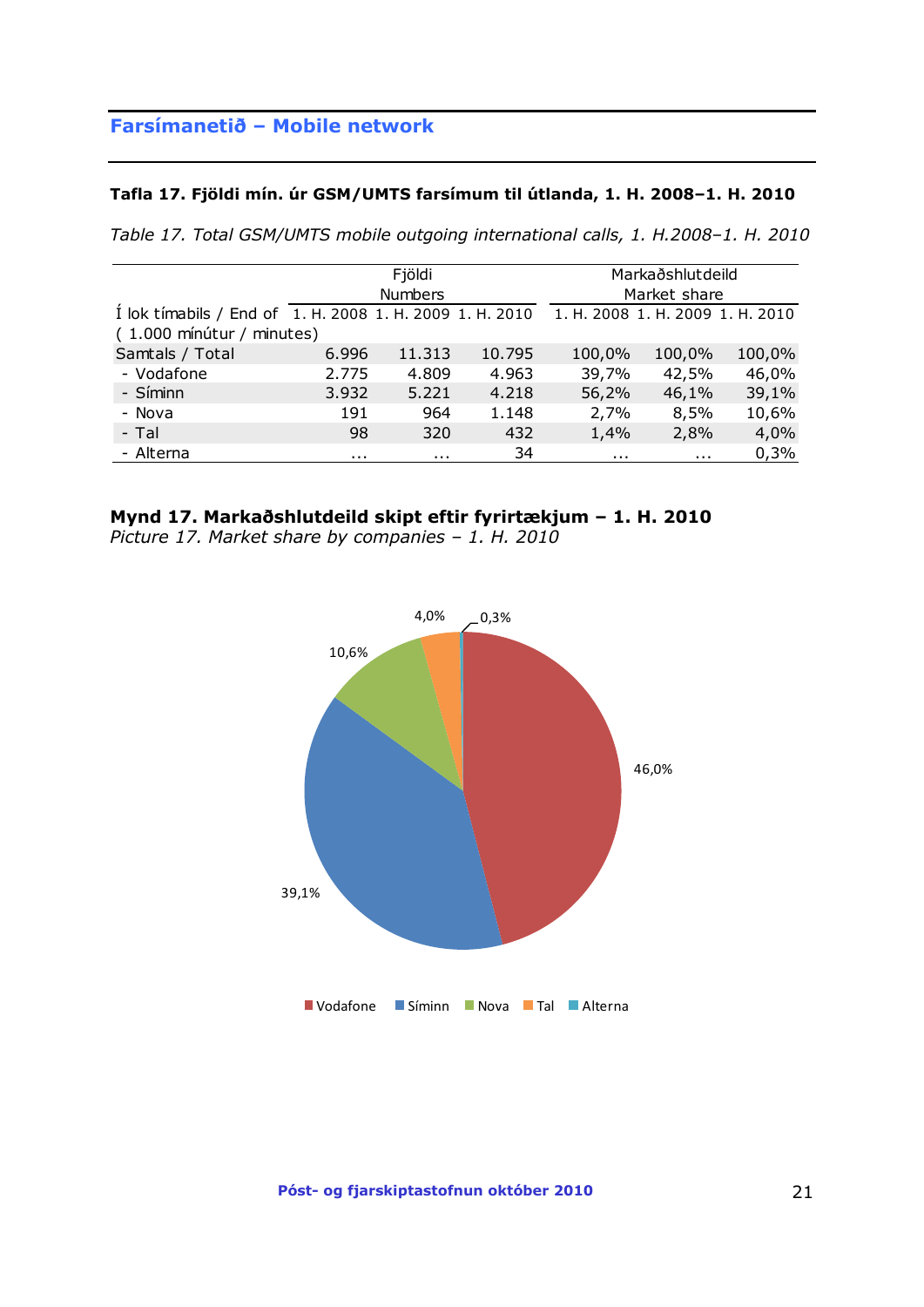#### **Tafla 18. Fjöldi SMS og MMS skilaboða eftir fyrirtækjum***<sup>6</sup>* **, 1. H. 2008–1. H. 2010**

|                                                          |              |            |        |          | Markaðshlutdeild                 |        |
|----------------------------------------------------------|--------------|------------|--------|----------|----------------------------------|--------|
| <b>SMS</b>                                               |              |            |        |          | Market share                     |        |
| I lok timabils / End of 1. H. 2008 1. H. 2009 1. H. 2010 |              |            |        |          | 1. H. 2008 1. H. 2009 1. H. 2010 |        |
| (-1000 skilaboð / Messages)                              |              |            |        |          |                                  |        |
| Samtals / Total                                          | 71.279       | 69.680     | 82.757 | 100,0%   | 100,0%                           | 100,0% |
| - Nova                                                   | 2.158        | 20.378     | 40.250 | 3,0%     | 29,2%                            | 48,6%  |
| - Síminn                                                 | 38.554       | 28,205     | 20.616 | 54,1%    | 40,5%                            | 24,9%  |
| - Vodafone                                               | 28.102       | 17.938     | 18.587 | 39,4%    | 25,7%                            | 22,5%  |
| - Tal                                                    | 2.465        | 3.158      | 3.253  | 3,5%     | 4,5%                             | 3,9%   |
| - Alterna                                                | $\mathbf{r}$ | .          | 52     | $\cdots$ | $\mathbf{r}$                     | 0,1%   |
|                                                          |              | <b>MMS</b> |        |          |                                  |        |
| Samtals / Total                                          | 486          | 585        | 551    | 100,0%   | 100,0%                           | 100,0% |
| - Nova                                                   | 38           | 169        | 294    | 7,8%     | 28,9%                            | 53,3%  |
| - Vodafone                                               | 209          | 255        | 175    | 43,0%    | 43,5%                            | 31,8%  |
| - Síminn                                                 | 233          | 144        | 61     | 48,1%    | 24,7%                            | 11,1%  |
| - Tal                                                    | 6            | 17         | 21     | 1,1%     | 2,9%                             | 3,7%   |

*Table 18. Total SMS and MMS messages by companies, 1. H. 2008– 1. H. 2010*

## **Mynd 18. Markaðshlutdeild skipt eftir fyrirtækjum – 1. H. 2010**

*Picture 18. Market share by companies – 1. H. 2010*



**Póst- og fjarskiptastofnun október 2010** 22  $<sup>6</sup>$  Einungis sendingar innan farsímanetsins. From mobile to mobile only.</sup>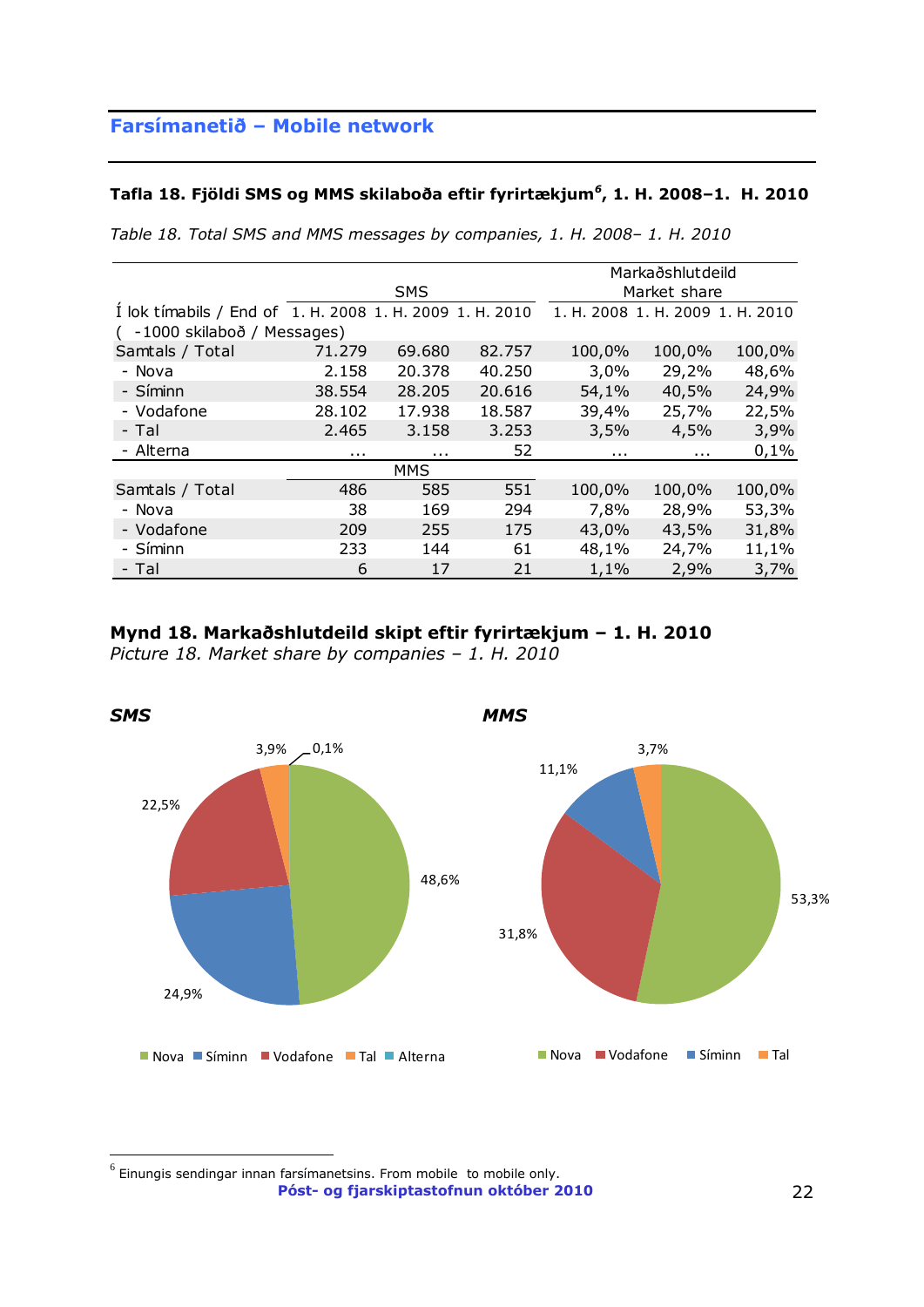#### **Tafla 19. Breiðbandstenging<sup>7</sup> farsíma, fjöldi viðskiptavina, tal og gagnamagn 1. H. 2008 – 1.H. 2010**

*Table 19. Mobile broadband, number of speech and data subscriptions, 1. H. 2008 – 1. H. 2010*

|                    | Breiðbandstenging farsíma        |                  |        |                                  | Markaðshlutdeild |        |
|--------------------|----------------------------------|------------------|--------|----------------------------------|------------------|--------|
|                    |                                  | Mobile broadband |        |                                  | Market share     |        |
| Í lok árs / End of | 1. H. 2008 1. H. 2009 1. H. 2010 |                  |        | 1. H. 2008 1. H. 2009 1. H. 2010 |                  |        |
| Samtals / Total    | $\mathbf{r}$                     | $\cdots$         | 79.072 | $\sim 100$                       | $\cdots$         | 100,0% |
| - Nova             | $\mathbf{r}$                     | $\cdots$         | 36.610 | $\cdots$                         | $\cdots$         | 46,3%  |
| - Vodafone         | $\sim$ 100 $\pm$                 | $\cdots$         | 27.140 | $\cdots$                         | $\cdots$         | 34,3%  |
| - Síminn           | $\cdots$                         | $\cdots$         | 15.322 | $\cdots$                         | $\cdots$         | 19,4%  |

## **Mynd 19. Markaðshlutdeild skipt eftir fyrirtækjum – 1. H. 2010**

*Picture 19. Market share by companies – 1. H. 2010*



 $^7$  Fjöldi viðskiptamanna með þjónustu sem heimilar bæði tal og gagnamagn á breiðbandstengingu farsíma. Breiðbandstenging farsíma er skilgreind sem þjónusta sem gerir kleift að tengjast netinu (SMS og MMS undanskilin) með hraða sem er 256 kbit/s eða meiri. Number of subscriptions wich allow voice calls in addition to data traffic on mobile broadband. Mobile broadband is defined as a mobile service wich is capable of data transfer (excluding SMS and MMS) with speed of 256 kbit/s or greater.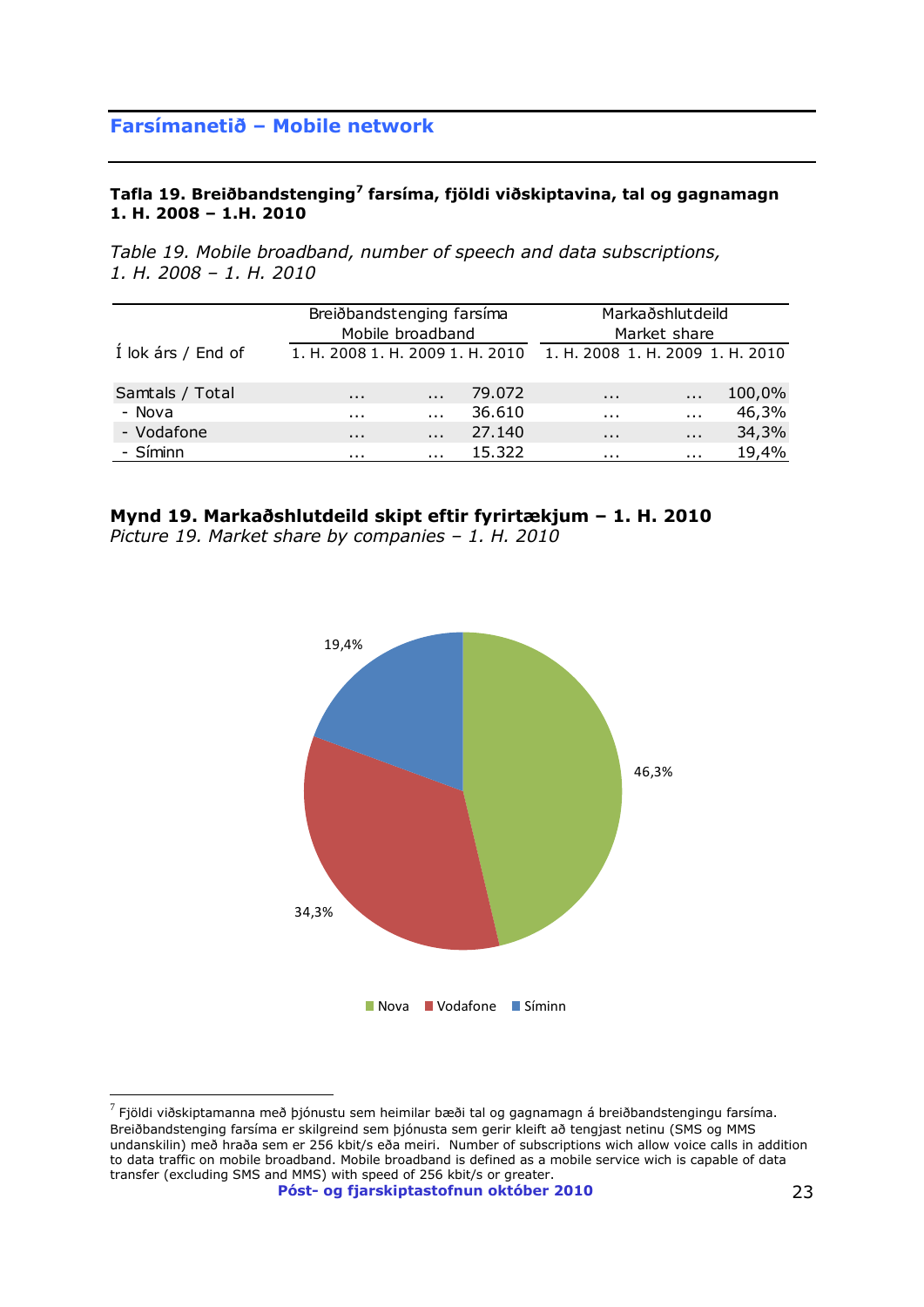### **Tafla 20. Breiðbandstenging<sup>8</sup> farsíma, fjöldi viðskiptavina, gagnaáskrift eingöngu, 1. H. 2008 – 1.H. 2010**

*Table 20. Mobile broadband, number of data only subscriptions, 1. H. 2008 – 1. H. 2010*

|                    |                                  | Breiðbandstenging farsíma<br>Mobile broadband |        |                                  | Markaðshlutdeild<br>Market share |        |
|--------------------|----------------------------------|-----------------------------------------------|--------|----------------------------------|----------------------------------|--------|
| Í lok árs / End of | 1. H. 2008 1. H. 2009 1. H. 2010 |                                               |        | 1. H. 2008 1. H. 2009 1. H. 2010 |                                  |        |
| Samtals / Total    | $\cdots$                         | $\cdots$                                      | 28.254 | $\cdots$                         | $\cdots$                         | 100,0% |
| - Síminn           | $\cdots$                         | $\cdots$                                      | 13.176 | $\cdots$                         | $\cdots$                         | 46,6%  |
| - Nova             | $\cdots$                         | $\cdots$                                      | 9.748  | $\cdots$                         | $\cdots$                         | 34,5%  |
| - Vodafone         | .                                | .                                             | 5.330  | .                                | .                                | 18,9%  |

### **Mynd 20. Markaðshlutdeild skipt eftir fyrirtækjum – 1. H. 2010**

*Picture 20. Market share by companies – 1. H. 2010*



 $^8$  Fjöldi viðskiptamanna með þjónustu sem heimilar eingöngu gagnamagn á breiðbandstengingu farsíma t.d. með nettengli eða netlykli. Breiðbandstenging farsíma er skilgreind sem þjónusta sem gerir kleift að tengjast netinu (SMS og MMS undanskilin) með hraða sem er 256 kbit/s eða meiri. Number of subscriptions wich only allow data traffic for a mobile device. Mobile broadband is defined as a mobile service wich is capable of data transfer (excluding SMS and MMS) with speed of 256 kbit/s or greater.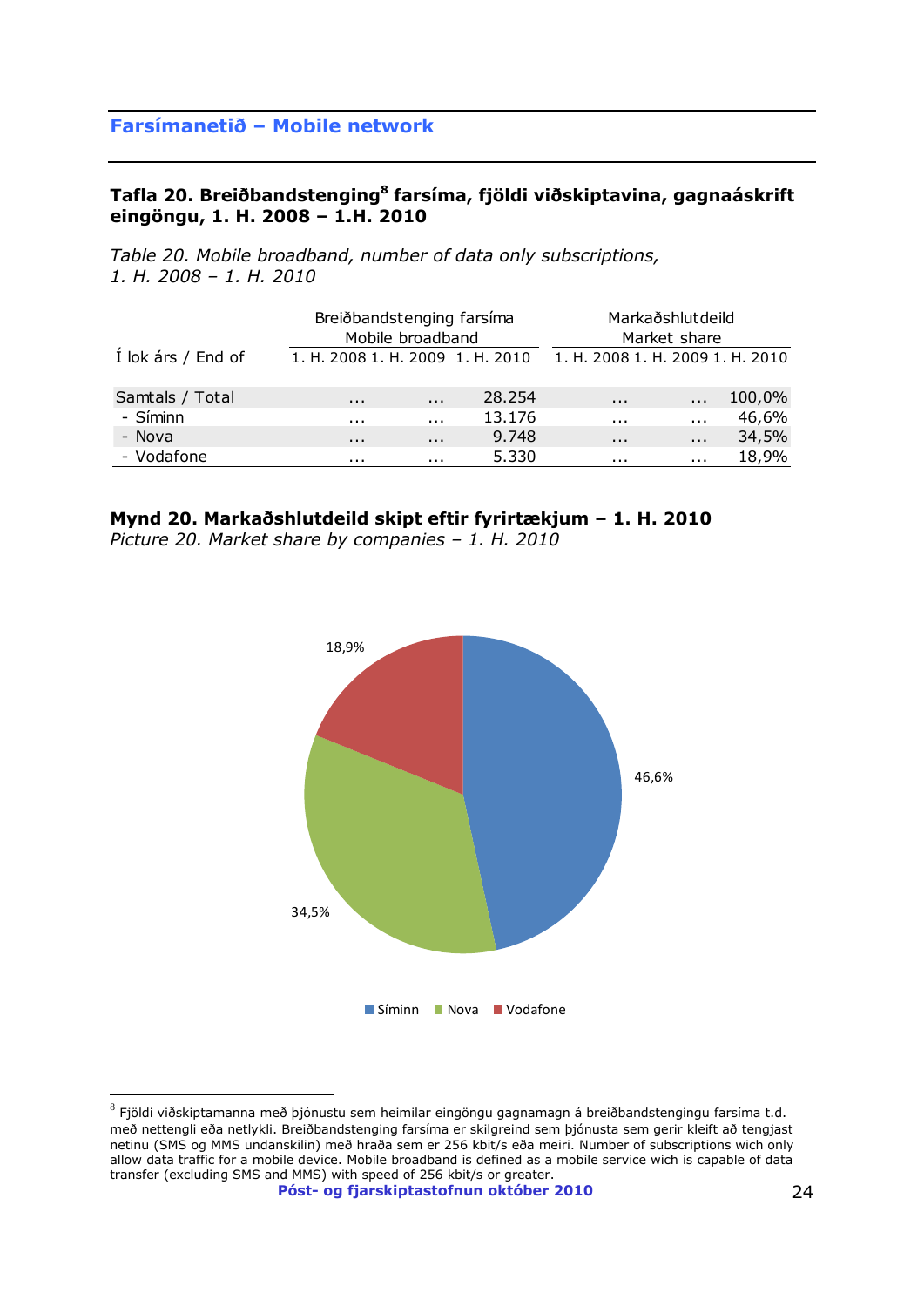### **Tafla 21. Gagnamagn<sup>9</sup> á farsímaneti, 1. H. 2008 – 1. H. 2010**

*Table 21. Data traffic from mobile network , 1. H. 2008 – 1. H. 2010* 

|                                    |          | Farsímanet / gögn<br>Mobile network / Data                        | Markaðshlutdeild<br>Market share |            |        |
|------------------------------------|----------|-------------------------------------------------------------------|----------------------------------|------------|--------|
| Í lok árs / End of<br>$(1.000$ MB) |          | 1. H. 2008 1. H. 2009 1. H. 2010 1. H. 2008 1. H. 2009 1. H. 2010 |                                  |            |        |
| Samtals / Total                    | $\cdots$ | $\ldots$ 236.606                                                  | $\cdots$                         |            | 100,0% |
| - Tal og gögn/speech and data      | .        | 14.822                                                            | $\cdots$                         | $\cdots$   | 6,3%   |
| - Eingöngu gögn/data only          | $\cdots$ | 221.784                                                           | $\cdots$                         | $\sim 100$ | 93,7%  |

### **Mynd 21. Markaðshlutdeild skipt eftir tegund – 1. H. 2010**

*Picture 21. Market share by type – 1. H. 2010*



**Póst- og fjarskiptastofnun október 2010**   $^9$  Innifelur gagnamagn með 3G, EDGE og GPRS. Includes data traffic from 3G, EDGE and GPRS.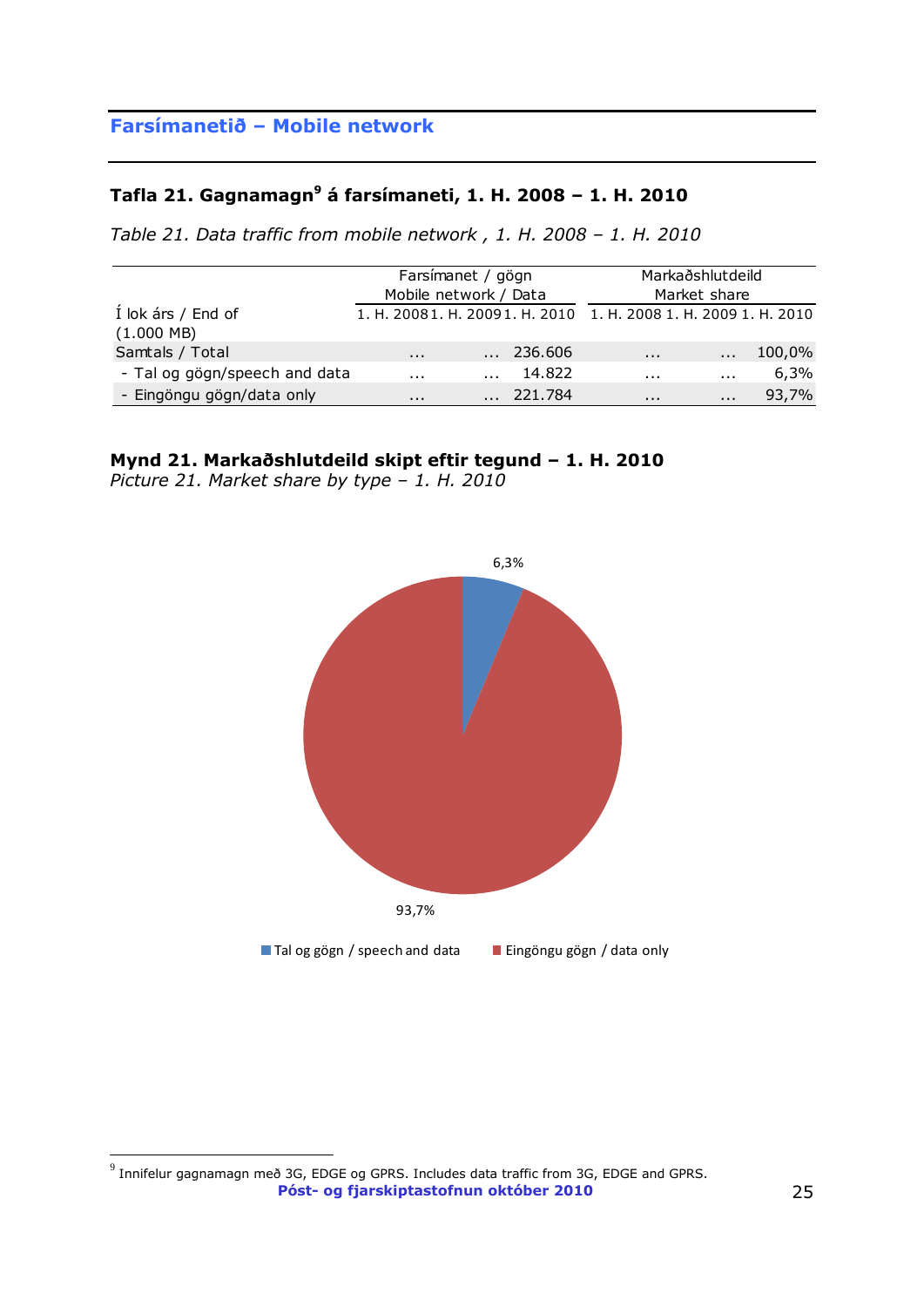### **Tafla 22. Gagnamagn<sup>10</sup> , tal og gagnamagn, 1. H. 2008 – 1. H. 2010**

*Table 22. Data traffic from mobile network, speech and data, 1.H. 2008–1.H. 2010*

|                                            |          | Farsímanet / tal og gögn |                                  |                                  | Markaðshlutdeild |        |
|--------------------------------------------|----------|--------------------------|----------------------------------|----------------------------------|------------------|--------|
|                                            |          |                          | Mobile network / speech and data |                                  | Market share     |        |
| Í lok árs / End of<br>$(1.000 \text{ MB})$ |          |                          | 1. H. 2008 1. H. 2009 1. H. 2010 | 1. H. 2008 1. H. 2009 1. H. 2010 |                  |        |
| Samtals / Total                            | $\cdots$ | $\sim$ 100 $\sim$        | 14.822                           | $\mathbf{r}$                     | $\sim 100$       | 100,0% |
| - Síminn                                   | $\cdots$ | $\mathbf{r}$             | 8.303                            | $\mathbf{r}$                     | $\mathbf{r}$     | 56,0%  |
| - Nova                                     | $\cdots$ | $\cdots$                 | 4.234                            | $\sim$ 100 $\pm$                 | $\cdots$         | 28,6%  |
| - Vodafone                                 | $\cdots$ | $\mathbf{r}$             | 2.249                            | $\mathbf{r}$                     | $\mathbf{r}$     | 15,2%  |
| - Tal                                      | $\cdots$ | $\cdots$                 | 36                               | $\cdots$                         | $\mathbf{r}$     | 0,2%   |

### **Mynd 22. Markaðshlutdeild skipt eftir fyrirtækjum – 1. H. 2010**

*Picture 22. Market share by companies – 1. H. 2010*



**Póst- og fjarskiptastofnun október 2010** 26  $^{10}$  Innifelur gagnamagn með 3G, EDGE og GPRS. Includes data traffic from 3G, EDGE and GPRS.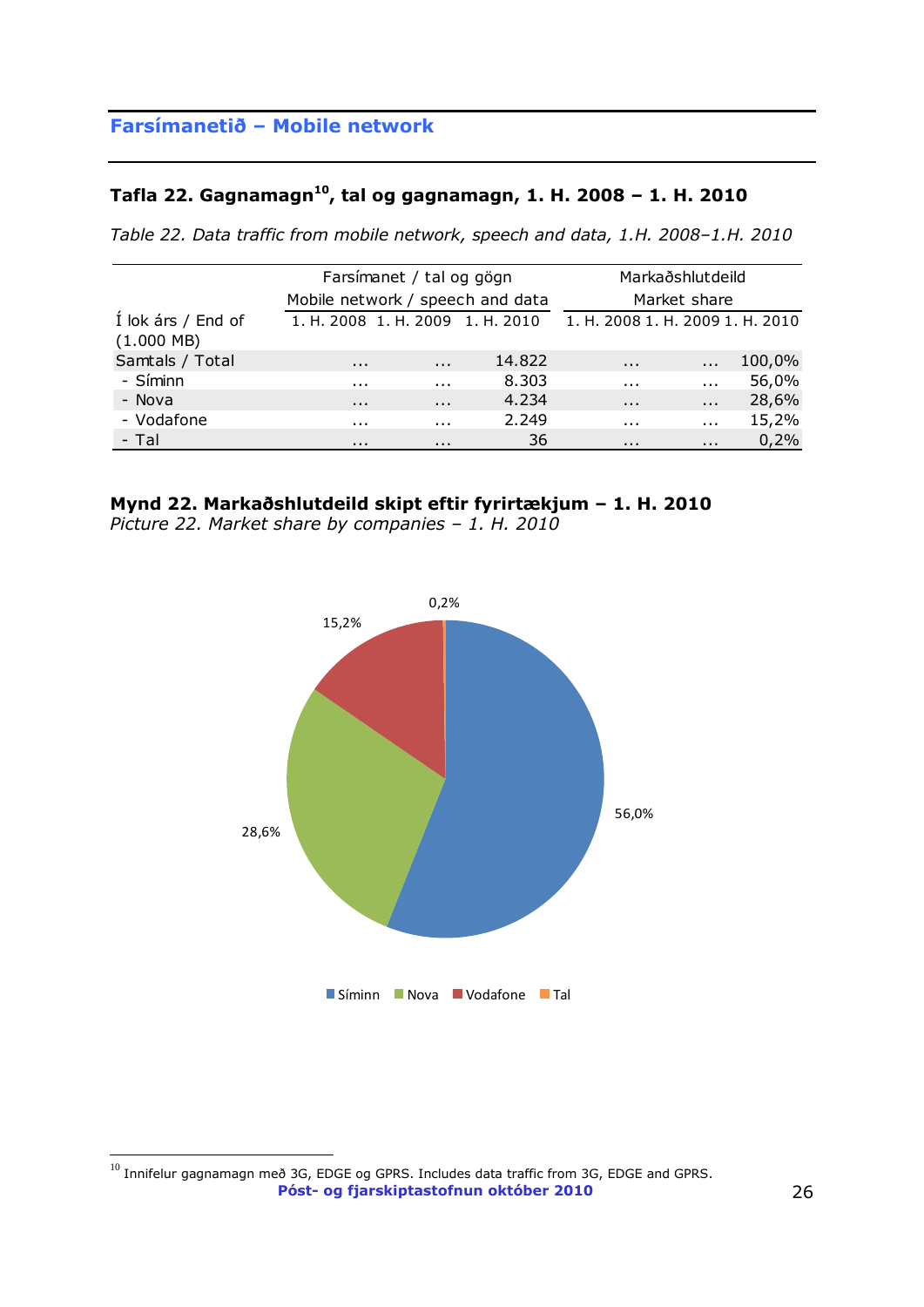### **Tafla 23. Gagnamagn<sup>11</sup> , eingöngu gagnaáskrift, 1. H. 2008 – 1. H. 2010**

*Table 23. Data traffic from mobile network, data only subscriptions, 1.H.2008–1.H. 2010*

|                                    | Farsímanet / Eingöngu gögn       |                            |         |                                  | Markaðshlutdeild     |        |
|------------------------------------|----------------------------------|----------------------------|---------|----------------------------------|----------------------|--------|
|                                    |                                  | Mobile network / data only |         |                                  | Market share         |        |
| Í lok árs / End of<br>$(1.000$ MB) | 1. H. 2008 1. H. 2009 1. H. 2010 |                            |         | 1. H. 2008 1. H. 2009 1. H. 2010 |                      |        |
| Samtals / Total                    | $\cdots$                         | $\ddotsc$                  | 221.784 | $\cdots$                         | $\ddot{\phantom{a}}$ | 100,0% |
| - Nova                             | $\cdots$                         | $\cdots$                   | 129.089 | $\cdots$                         | $\cdots$             | 58,2%  |
| - Síminn                           | $\cdots$                         | $\cdots$                   | 79.952  | $\cdots$                         | $\cdots$             | 36,0%  |
| - Vodafone                         | .                                | $\cdots$                   | 12.743  | .                                | $\cdots$             | 5,7%   |

### **Mynd 23. Markaðshlutdeild skipt eftir fyrirtækjum – 1. H. 2010**

*Picture 23. Market share by companies – 1. H. 2010*



**Póst- og fjarskiptastofnun október 2010** 27  $^{11}$  Innifelur gagnamagn með 3G, EDGE og GPRS. Includes data traffic from 3G, EDGE and GPRS.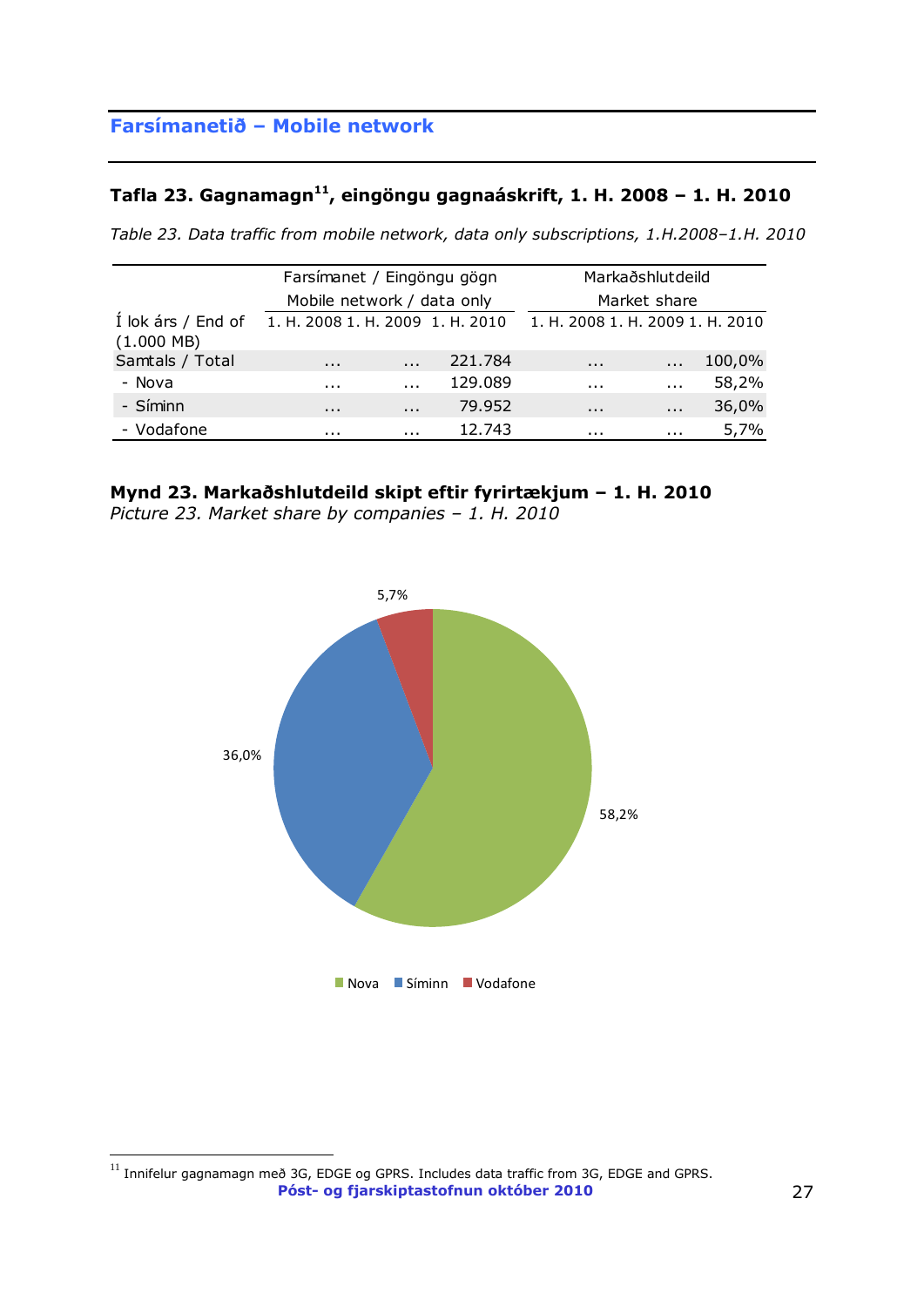## <span id="page-27-0"></span>**Internetið – Internet**

#### **Tafla 24. Fjöldi áskrifenda eftir tegund, 1. H. 2008 – 1. H. 2010**

*Table 24. Total subscriptions by type, 1. H. 2008 – 1. H. 2010*

| I lok tímabils / End of     | 1. H. 2008 1. H. 2009 1. H. 2010 |         |         |
|-----------------------------|----------------------------------|---------|---------|
| Með ótímamælda notkun       |                                  |         |         |
| Samtals /Total              | 98.361                           | 104.604 | 108.391 |
| - Ljósleiðari / Fiber       | 1.571                            | 4.138   | 8.869   |
| $-$ xDSL                    | 94.816                           | 98.184  | 97.389  |
| - Örbylgja / Wireless-radio | 1.899                            | 2.218   | 2.076   |
| - Gervihnettir / Satellite  | 75                               | 64      | 57      |

## **Mynd 24. Hlutfall tenginga eftir tegund, 1. H. 2008 - 1. H. 2010**

*Picture 24. Connection rate by type, 1. H. 2008 – 1. H. 2010*



Örbylgja / Wireless-radio Gervihnettir / Satellite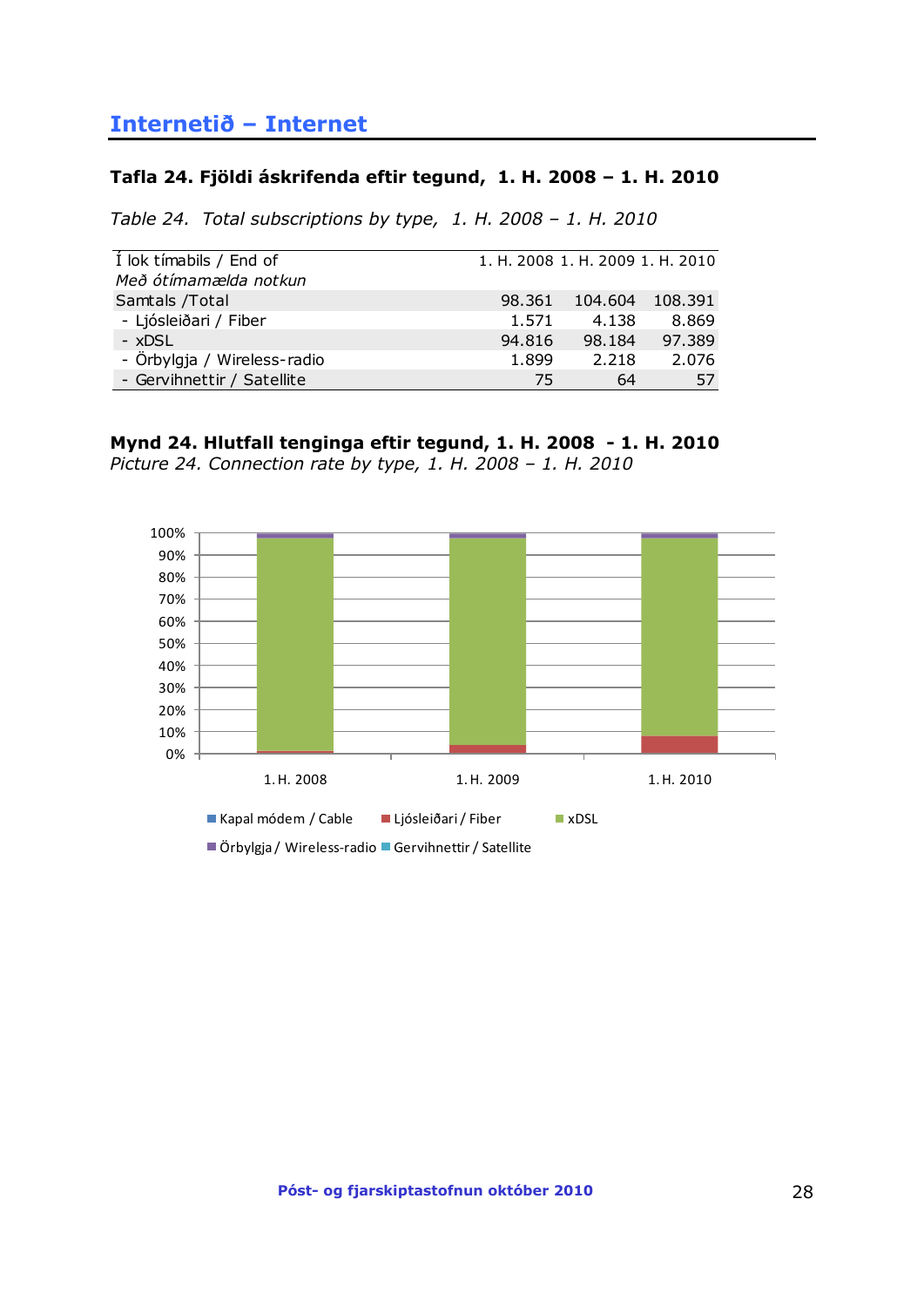# **Tafla 25. Fjöldi xDSL<sup>12</sup> áskrifenda eftir fyrirtækjum, 1.H. 2008–1.H. 2010**

*Table 25. Total xDSL subscriptions by companies, 1. H. 2008 – 1. H. 2010*

|                         |                                  | Fjöldi<br>Number |        |        | Markaðshlutdeild<br>Market share |        |
|-------------------------|----------------------------------|------------------|--------|--------|----------------------------------|--------|
| Í lok tímabils / End of | 1. H. 2008 1. H. 2009 1. H. 2010 |                  |        |        | 1. H. 2008 1. H. 2009 1. H. 2010 |        |
| Samtals / Total         | 94.816                           | 98.184           | 97.389 | 100,0% | 100,0%                           | 100,0% |
| - Síminn                | 50.750                           | 53.436           | 55.775 | 53,5%  | 54,4%                            | 57,3%  |
| - Vodafone              | 28.244                           | 27.336           | 24.632 | 29,8%  | 27,8%                            | 25,3%  |
| - Tal                   | 13.184                           | 14.375           | 14.236 | 13,9%  | 14,6%                            | 14,6%  |
| - Aðrir / Others        | 2.638                            | 3.037            | 2.746  | 2,8%   | 3,1%                             | 2,8%   |

### **Mynd 25. Markaðshlutdeild skipt eftir fyrirtækjum – 1. H. 2010**

*Picture 25. Market share by companies – 1. H. 2010*



**Póst- og fjarskiptastofnun október 2010** 29  $^{12}$  Háhraða nettengingar, s.s. ADSL. Digital subscriber connections, e.g. ADSL, etc.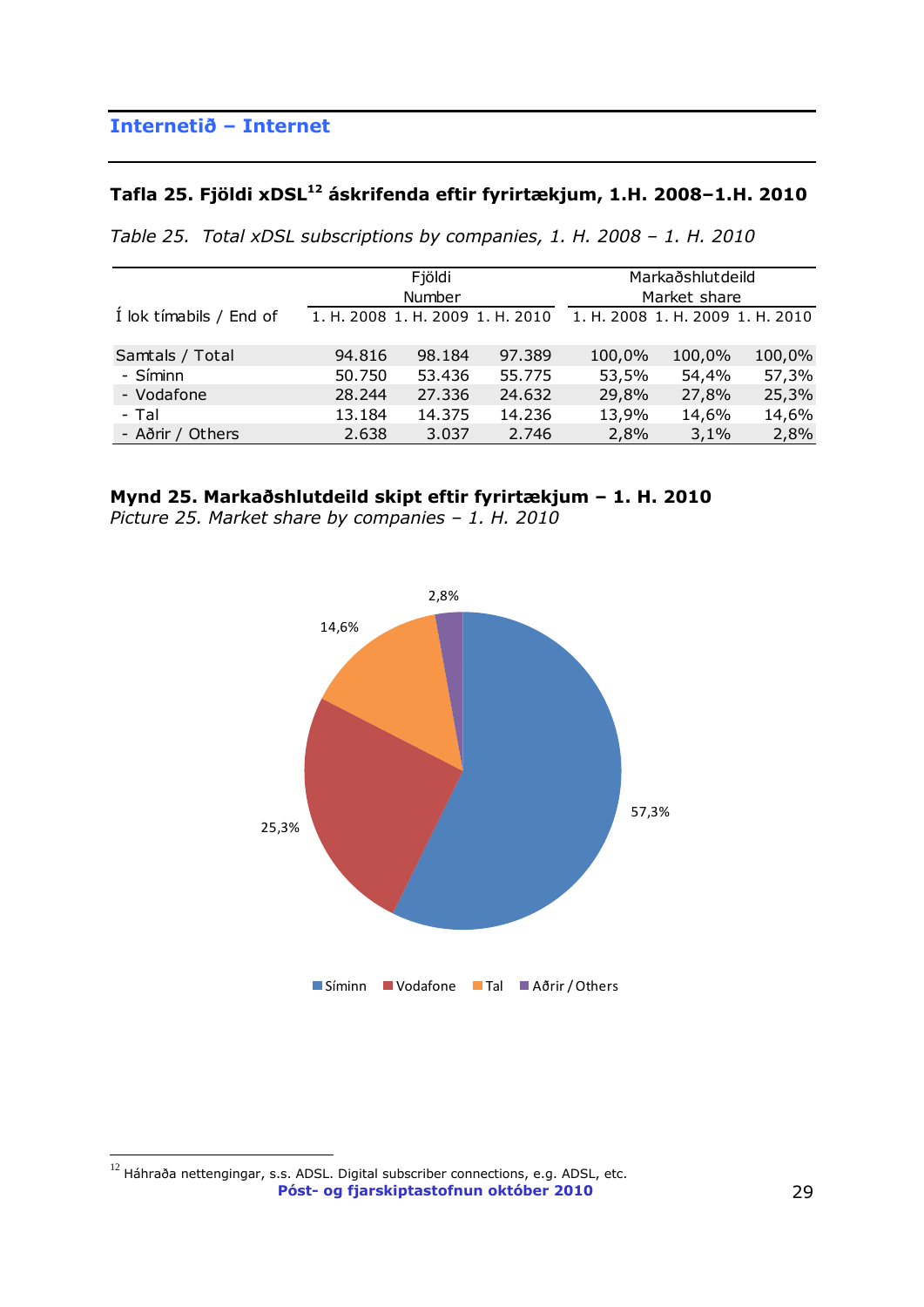## **Internetið – Internet**

### **Tafla 26. Fjöldi áskrifenda með xDSL internettengingu, 2000 – 1. H. 2010**

| Table 26. Total subscriptions with xDSL internetconnection, 2000 - 1. H. 2010 |  |  |
|-------------------------------------------------------------------------------|--|--|
|                                                                               |  |  |

|            | <b>xDSL</b> | % breyting milli ára / Year to year % change |
|------------|-------------|----------------------------------------------|
|            |             |                                              |
| 2000       | 2.591       | $\cdots$                                     |
| 2001       | 10.618      | 309,8%                                       |
| 2002       | 23.484      | 121,2%                                       |
| 2003       | 39.502      | 68,2%                                        |
| 2004       | 53.264      | 34,8%                                        |
| 2005       | 75.897      | 42,5%                                        |
| 2006       | 85.280      | 12,4%                                        |
| 2007       | 94.630      | 11,0%                                        |
| 2008       | 98.762      | 4,4%                                         |
| 2009       | 97.862      | $-0,9%$                                      |
| 1. H. 2010 | 97.389      | $-0,5%$                                      |

## **Mynd 26. Fjöldi áskrifenda með xDSL internettengingu, 2000–1. H. 2010**

*Picture 26. Total subscriptions with xDSL internetconnection, 2000 - 1. H. 2010* 

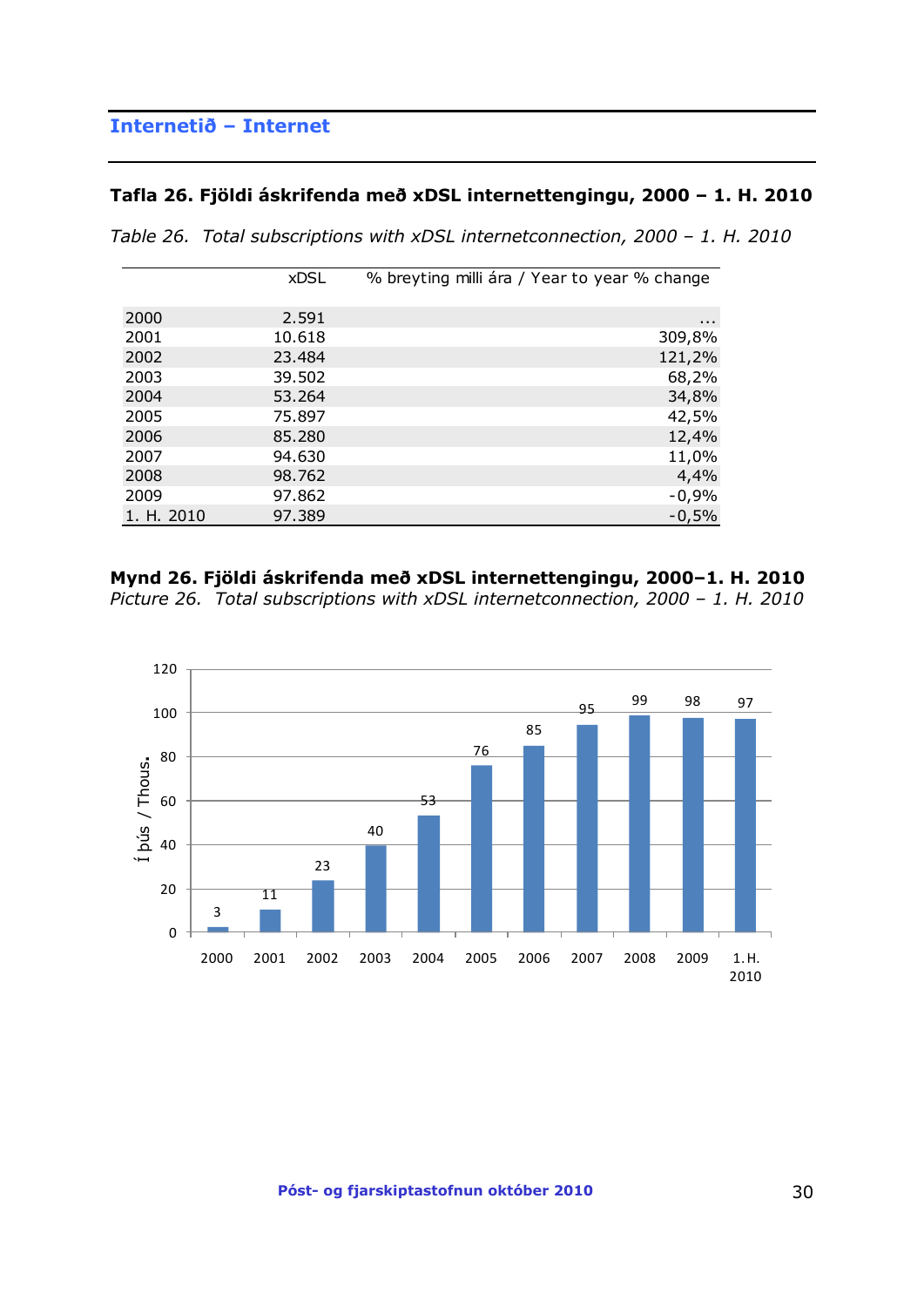## **Internetið – Internet**

#### **Tafla 27. Fjöldi xDSL áskrifenda eftir hraða tengingar – 1.H 2008 - 1.H. 2010**

*Table 27. Total xDSL subscribers by connection speed – 1. H. 2008 - 1. H. 2010* 

|                                     |        | Fjöldi                          |        |                                 | Markaðshlutdeild |        |
|-------------------------------------|--------|---------------------------------|--------|---------------------------------|------------------|--------|
|                                     |        | Number                          |        |                                 | Market share     |        |
| I lok tímabils / End of             |        | 1. H. 2008 1. H. 2009 1. H 2010 |        | 1. H. 2008 1. H. 2009 1. H 2010 |                  |        |
| Samtals / Total                     | 94.816 | 98.184                          | 97.389 | 100,0%                          | 100,0%           | 100,0% |
| - Minna en / Less than 1,99 Mbit/s  | 28,088 | 26,004                          | 12.812 | 29,6%                           | 26,5%            | 13,2%  |
| - Á milli / Between 2 - 3,99 Mbit/s | 15.981 | 14.330                          | 22.142 | 16,9%                           | 14,6%            | 22,7%  |
| - A milli / Between 4 - 9,99 Mbit/s | 42.024 | 35.035                          | 32.945 | 44,3%                           | 35,7%            | 33,8%  |
| - Meira en / More than 10 Mbit/s    | 8.723  | 22.815                          | 29.490 | 9,2%                            | 23,2%            | 30,3%  |
|                                     |        |                                 |        |                                 |                  |        |

**Mynd 27. Hlutfall xDSL áskrifenda eftir hraða tengingar – 1. H. 2010** *Picture 27. Total xDSL subscribers by connection speed – 1. H. 2010* 

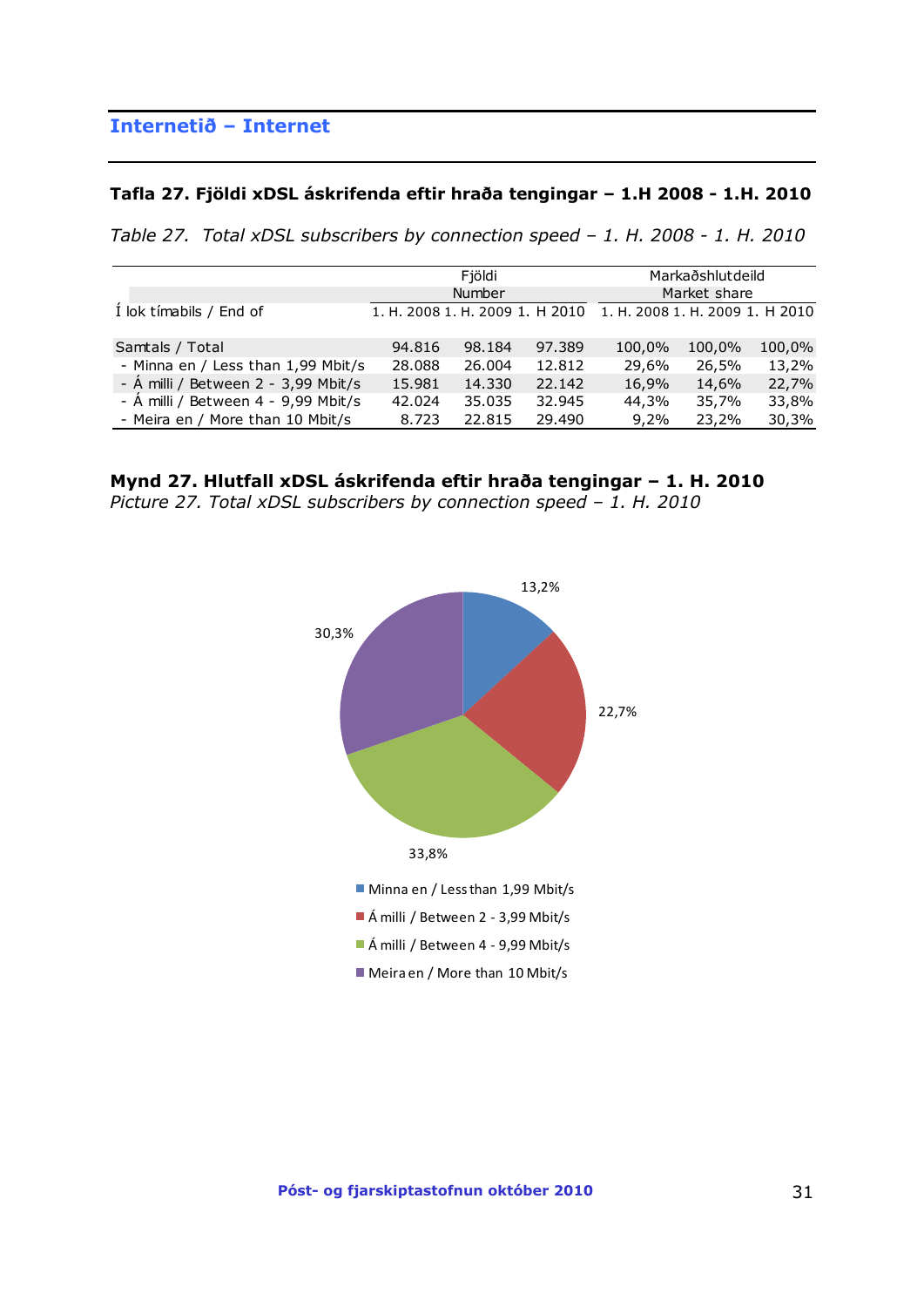# **Velta og fjárfesting – Revenue and Investment**

### **Tafla 28. Heildartekjur eftir fjarskiptastarfsemi<sup>13</sup> , 1.H. 2008 – 1.H. 2010**

*Table 28. Total income from telecommunication, 1. H. 2008 – 1. H. 2010*

| I lok tímabils / End of                                           |        |        | 1. H. 2008 1. H. 2009 1. H. 2010 |
|-------------------------------------------------------------------|--------|--------|----------------------------------|
| Í milljónum króna / In millions of krónur                         |        |        |                                  |
| Samtals / Total                                                   | 20.348 | 21.270 | 21.197                           |
| - Fastanetið / Fixed network                                      | 3.139  | 3.064  | 2.876                            |
| - Talsímarekstur / Fixed network phone                            | 3.893  | 3.737  | 3.473                            |
| - Farsímarekstur / Mobile network                                 | 7.642  | 7.534  | 7.323                            |
| - Gagnafl. og Internet bjón. / Data transfer and Internet service | 3.555  | 3.510  | 3.743                            |
| - Aðrar tekjur / Other income                                     | 2.119  | 3.425  | 3.782                            |

### **Mynd 28. Hlutfall heildartekna eftir fjarskiptastarfsemi – 1. H. 2010**

*Picture 28. Total income from telecommunication – 1. H. 2010*



Fastanetið / Fixed network

■ Talsímarekstur / Fixed network phone

Farsímarekstur / Mobile network

Gagnaflutningur og Internet þjónusta - Data transfer and internet service

Aðrar tekjur - Other income

 $13$  Viðskipti milli fyrirtækja innan sömu samstæðu hafa ekki verið felld út. Intra-group transactions have not been eliminated.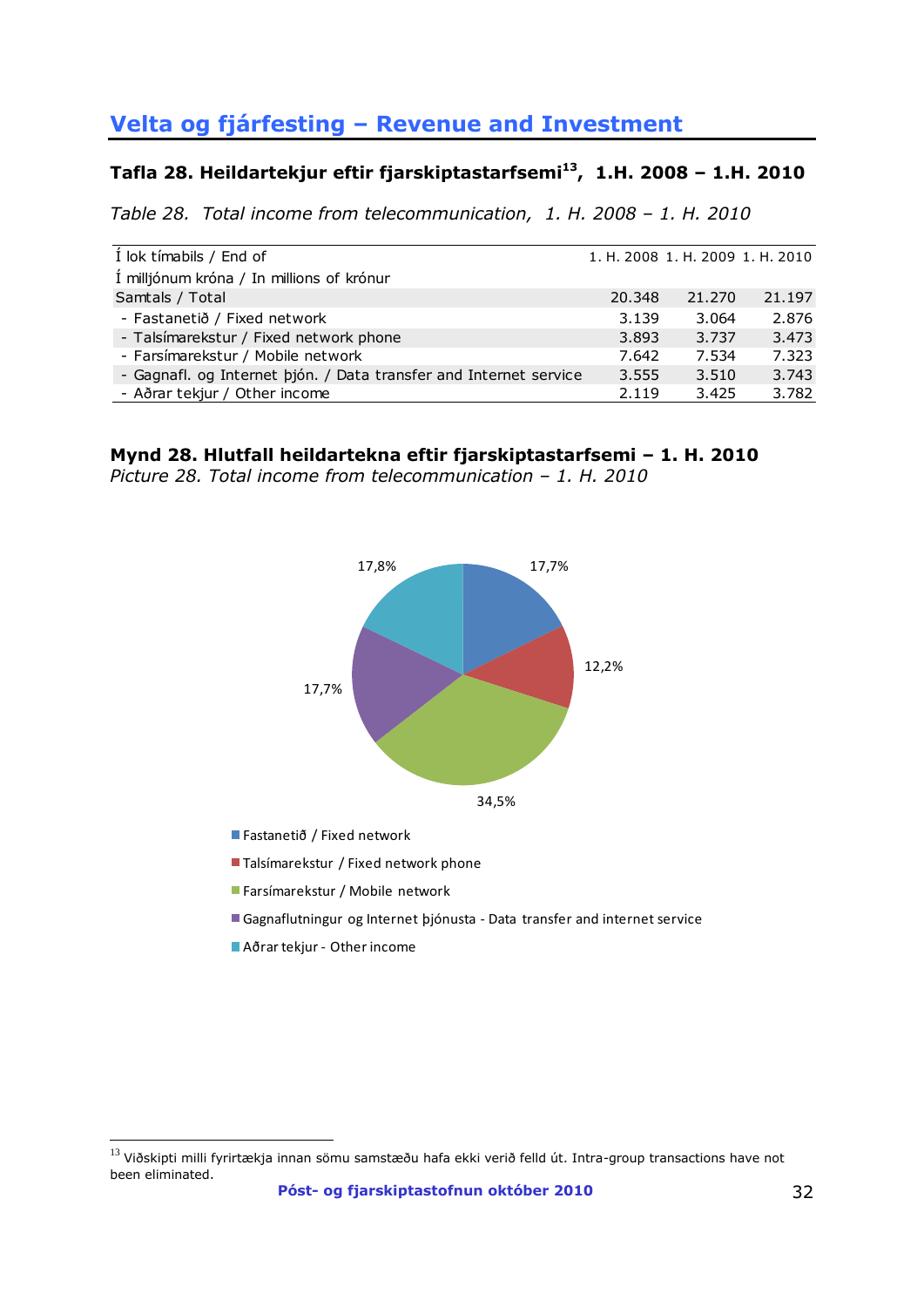## **Velta og fjárfesting – Revenue and Investment**

#### **Tafla 29. Fjárfestingar eftir fjarskiptastarfsemi, 1. H. 2008 – 1. H. 2010**

*Table 29. Investment in telecommunication, 1. H. 2008 – 1. H. 2010*

| Í lok tímabils / End of                                           | 1. H. 2008 1. H. 2009 1. H. 2010 |       |       |
|-------------------------------------------------------------------|----------------------------------|-------|-------|
| Í milljónum króna / In millions of krónur                         |                                  |       |       |
| Samtals / Total                                                   | 3.581                            | 1.767 | 2.018 |
| - Fastanetið / Fixed network                                      | 1.087                            | 584   | 714   |
| - Talsímarekstur / Fixed network phone                            | 76                               | 128   | 73    |
| - Farsímarekstur / Mobile network                                 | 596                              | 458   | 406   |
| - Gagnafl. og Internet þjón. / Data transfer and Internet service | 1.056                            | 531   | 369   |
| - Stoðsvið / Support services                                     | 766                              | 66    | 456   |

### **Mynd 29. Hlutfall fjárfestinga eftir fjarskiptastarfsemi – 1. H. 2010**

*Picture 29. Investment in telecommunication – 1. H. 2010*



Fastanetið / Fixed network

- Talsímarekstur / Fixed network phone
- Farsímarekstur / Mobile network
- Gagnaflutningur og Internet þjónusta / Data transfer and Internet service
- Stoðsvið / Support services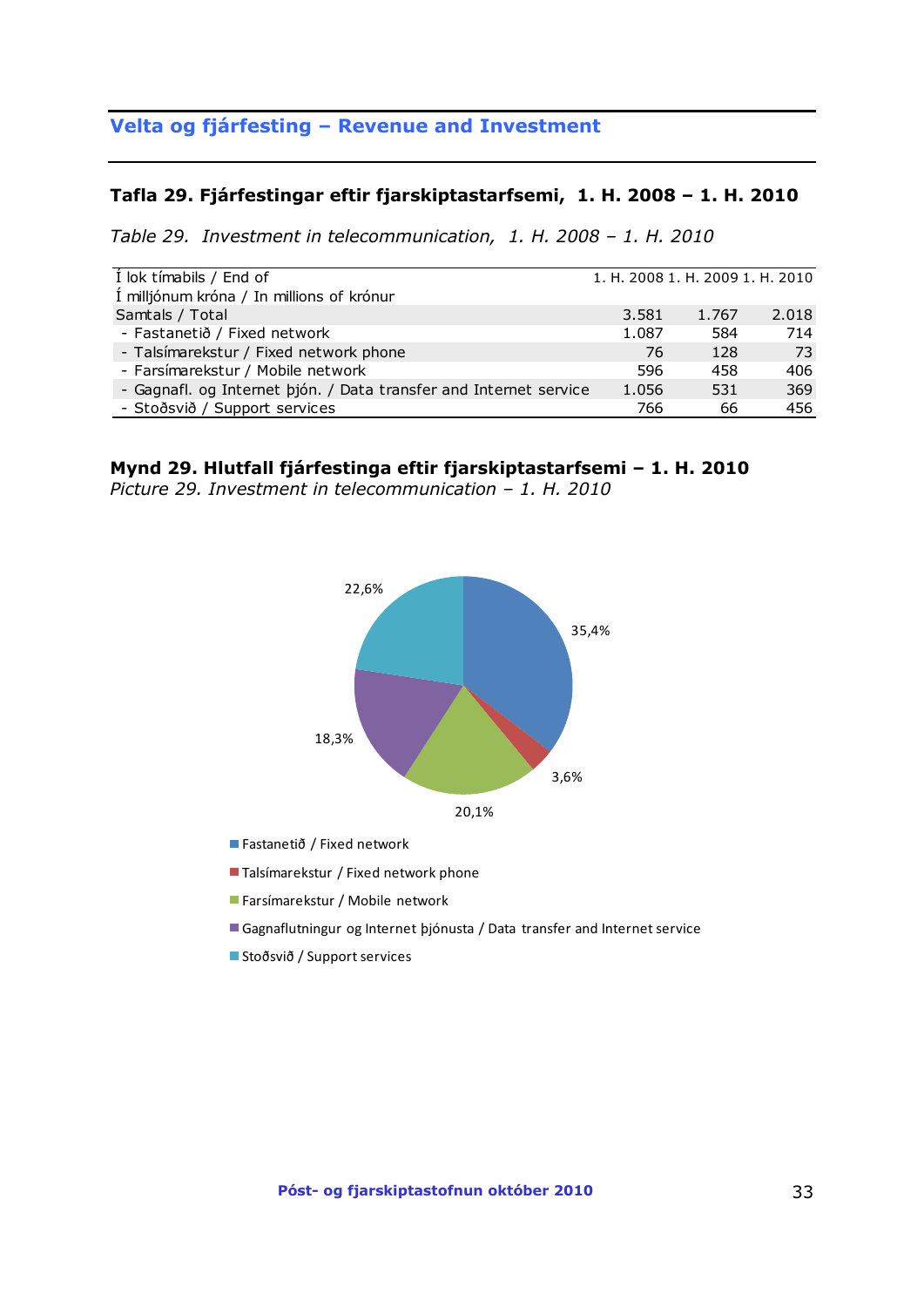## <span id="page-33-0"></span>**Skráð fyrirtæki á fjarskiptamarkaði – Licence holders in the electronic communications market**

## **Yfirlit yfir skráð fjarskiptafyrirtæki á Íslandi:**

Ábótinn ehf. Gagnaflutningsnet og -þjónusta Equant á Islandi ehf. Gagnaflutningsþjónusta Farice hf. Sample of the Sæstrengur Flugfjarskipti ehf. Talþjónusta við flugvélar Gagnaveita Reykjavíkur ehf. Gagnaflutningsnet og -þjónusta Gagnaveita Skagafjarðar ehf. Gagnaflutningsþjónusta GlobalCall ehf. Talsímaþjónusta Gullskógar ehf. Talsímabjónusta Háspennugarður ehf. Gagnaflutningur IMC Ísland ehf. **DCS** 1800 farsímaþjónusta Irja ehf. Gagnaflutningsþjónusta Ljós og gagnaleiðari ehf. Gagnaflutningsnet Magnavík ehf. **Gagnaflutnings** bildagnavík ehf. Material ehf. **Gagnaflutnings** bildaringsbjónusta Míla ehf. **Fjarskiptanet** Neyðarlínan hf. Talsímaþjónusta/neyðarsímsvörun Radiovik ehf. The state of the Rekstur kapalkerfis Radíó ehf. - Íslensk fjarskipti Fjarskiptaþjónusta

Alterna Tel ehf. Talsíma-, farsíma- og gagnaflutningsþjónusta A.T.C. Avant Telecom Consulting AG Talsíma- og gagnaflutningsþjónusta Bloomberg Finance L.P. Leigulínuþjónusta og almennt fjarskiptanet. Brimrún ehf. Gagnaflutningsþjónusta um gervitungl Davíð og Golíat ehf. Talsíma- og gagnaflutningsþjónusta DVD-Margmiðlun ehf. Rekstur breiðbandskerfis fyrir útvarpsdreifingu EJS hf. Talsíma-, gagnaflutningsþjónusta og fjarskiptanet Emerald Network Computing Inc. Sæstrengur og gagnaflutningsþjónusta Fjarski ehf. **Leigulínubjónusta og almennt fjarskiptanet**. Fjölnet ehf. Talsíma-, gagnaflutningsþjónusta og fjarskiptanet Fónn ehf. Talsíma-, gagnaflutningsþjónusta og fjarskiptanet Hátíðni hf. Talsíma-, gagnaflutningsþjónusta og fjarskiptanet Hringiðan ehf./Vortex Inc. Talsíma-, gagnaflutningsþjónusta og fjarskiptanet IceCell ehf. DCS 1800 farsímaþjónusta og VOIP þjónusta Internet á Íslandi hf. Fjarskiptanet, talsíma- og gagnaflutningsþjónusta IP fjarskipti ehf. (Tal) Talsíma-, gagnaflutningsþjónusta og stafrænt sjónvarp Já upplýsingaveitur ehf. Útg. síma- og vistfangaskrár. Símauppl.þjónusta Kukl ehf. Talsíma-, gagnaflutningsþjónusta og fjarskiptanet Martölvan ehf. Talsíma, gagnaflutningsþjónusta og fjarskiptanet Nepal hugbúnaður Gagnaflutningsþjónusta og þráðlaust fjarskiptanet Netsamskipti ehf. Talsíma-, gagnaflutningsþjónusta og fjarskiptanet Nova ehf. Talsíma- og gagnaflutningsþjónusta Og fjarskipti ehf. Talsíma-, gagnaflutnings-. og samnetsþjónusta OnAir. S.A.R.L. Farsímaþjónusta um borð í flugvélum (MCA)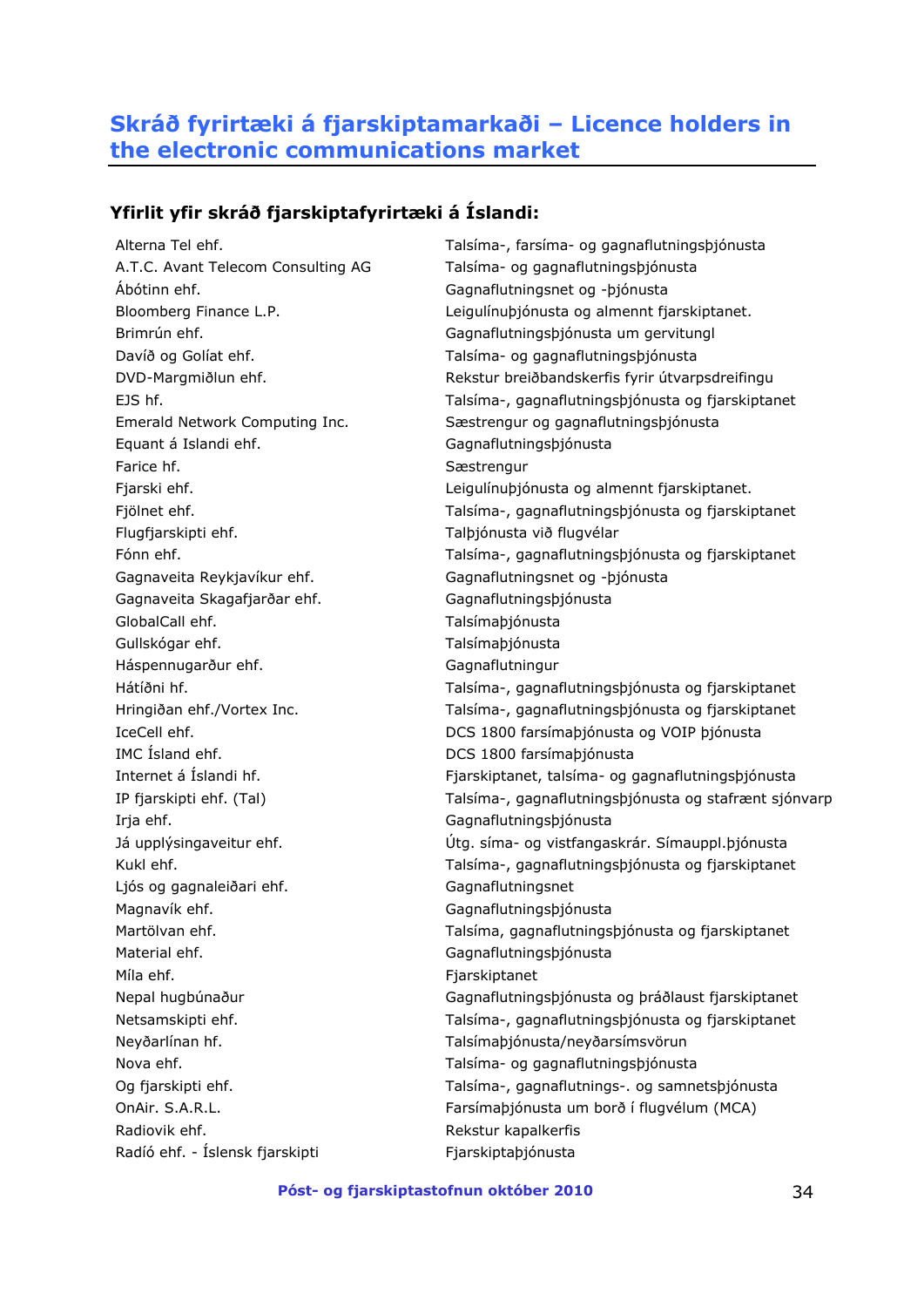| Fjarskiptaþjónusta: Hljóðvarp og sjónvarp         |
|---------------------------------------------------|
| Talsímaþjónusta og fjarskiptanet                  |
| Talsímaþjónusta, GSM, NMT og fl.                  |
| Gagnaflutningsþjónusta                            |
| Gagnaflutningsþjónusta                            |
| Gagnaflutningsþjónusta                            |
| Fjarskiptanet/ tal- og gagnaflutningsþjónusta     |
| Talsíma-, gagnaflutningsþjónusta og fjarskiptanet |
| Gagnaflutningsnet                                 |
| Fjarskiptaþjónusta                                |
| Sæstrengur                                        |
| Ljósleiðaranet                                    |
| Talsíma-, gagnaflutningsþjónusta og fjarskiptanet |
| Gagnaflutningsþjónusta                            |
| Gagnaflutningsnet og - bjónusta                   |
| Gagnaflutningsþjónusta                            |
| Gagnaflutningsnet og - bjónusta                   |
| Fjarskiptaþjónusta og fjarskiptanet/TETRA         |
|                                                   |

## *Overview over licence holders in the electronic communications market:*

| Alterna Tel ehf.                   | Voice telephony, mobile and data transmission      |
|------------------------------------|----------------------------------------------------|
| A.T.C. Avant Telecom Consulting AG | Voice telephony and data transmission              |
| Abótinn ehf.                       | Data transmission and service                      |
| Bloomberg Finance L.P.             | Leased line and network                            |
| Brimrún ehf.                       | Data transmission via satellite                    |
| Davíð og Golíat ehf.               | Voice telephony and data transmission              |
| DVD-Margmiðlun ehf.                | Broadcast caple network                            |
| EJS hf.                            | Voice telephony, data transmission and network     |
| Emerald Network Computing Inc.     | Submarine cable and data transmission              |
| Equant á Íslandi ehf.              | Data transmission service                          |
| Farice hf.                         | Submarine caple                                    |
| Fjarski ehf.                       | Leased line and network                            |
| Fjölnet ehf.                       | Voice telephony, data transmission and network     |
| Flugfjarskipti ehf.                | Voice transmission service for aircrafts           |
| Fónn ehf.                          | Voice telephony, data transmission and network     |
| Gagnaveita Reykjavíkur ehf.        | Data transmission and service                      |
| Gagnaveita Skagafjarðar ehf.       | Data transmission service                          |
| Gullskógar ehf.                    | Voice telephony                                    |
| GlobalCall ehf.                    | Voice telephony                                    |
| Háspennugarður ehf.                | Data transmission                                  |
| Hátíðni hf.                        | Voice telephony, data transmission and network     |
| Hringiðan ehf./Vortex Inc.         | Voice telephony, data transmission and network     |
| IceCell ehf.                       | Mobile DSC 1800 and VOIP service                   |
| IMC Island ehf.                    | Mobile DSC 1800                                    |
| Internet á Íslandi hf.             | Network, voice telephony and data transmisson      |
| IP fjarskipti ehf. (Tal)           | Telephony, data transmission and digital televison |